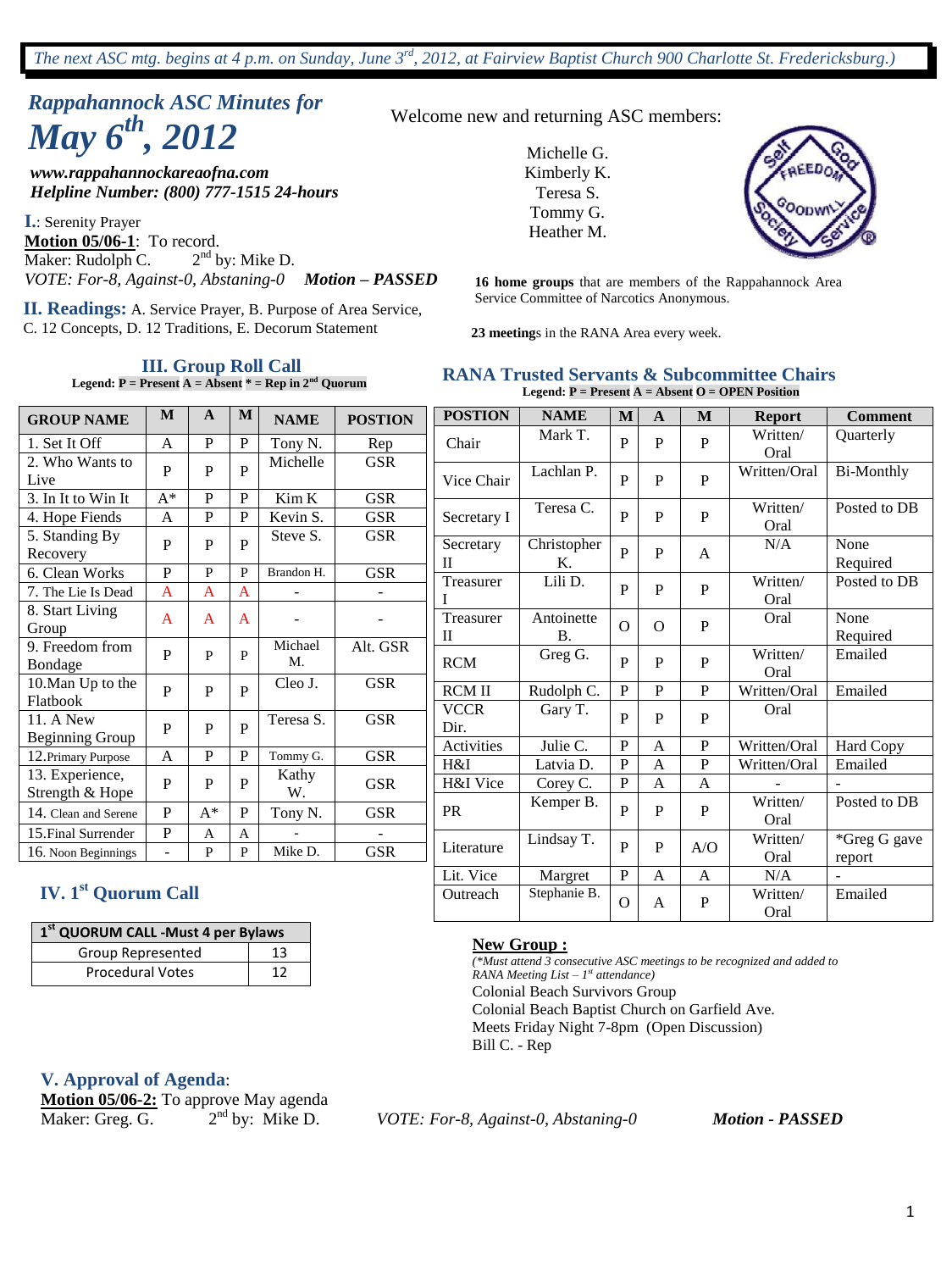# **VI. Approval of Minutes**:

**Motion 05/06-3:** To approve March minutes as amended.

Amended:

- 1. Outreach Chair is NOT open. Stephanie B is our Outreach Chair (Teresa C.)
- 2. Section VII Strike "No" in front on Discussion (Teresa C.)
- 3. Page 8 Title of Appendix A should read: March Business for April Area (Teresa C.)

Maker: Kevin S.  $2<sup>nd</sup>$  by: Kathy W. nd by: Kathy W. *VOTE: For-9, Against-0, Abstaning-2 Motion - PASSED*

#### **VII. Secretary Report**: Given by Secretary I, Teresa C.

*Thank you to Kevin S. for stepping up and hand delivering the April Minutes to the Who Wants to Live Group – much appreciated!* 

*Our devoted Secretary II, Christopher K. had a medical emergency that came up last minute. As a result of being notified just yesterday I asked all members of RANASC via email to print forms ahead of time as the file box would not be at this Area. Thank you in advance for understanding and please send healing vibes to Christopher!* 

*The April Minutes and Area forms were sent out on April 14th and hopefully you all received them so we can make any necessary changes and get them approved for the record today. I did not receive any notification from any members that they did not receive them in time for their home group meetings.* 

*Lily D. was gracious enough to go to the PO Box for the Month of April so I did not.*

*Thank you to all those that submitted written reports and a bigger thank you to those that submitted them via email or drop box - saves time and avoids error in re-typing.* 

*I will be passing around 2 items today:*

- *1. A contact list, please review and update with your correct contact phone and email address to ensure you get the Minutes – and return to me.*
- *Sections.* If you like it great we can use it. If not we keep using<br>*sure if this requires the body to vote so please advise if so. 2. A newly designed GSR Report Form. Take a look and see what you think of this design and information sections. If you like it – great we can use it. If not – we keep using the form we are currently using. Not*

*Thank you for my recovery ~ Teresa C., RANA Secretary I*

No Discussion

#### **VII.V Chair Report**: Given by Chair, Mark T.

*Hello family,*

 *Thank you for showing up for Narcotics Anonymous, our Area ,and the Newcomer today. The first order of business is that I found the missing check from the White Oak Rescue Squad! My sincere apologies for this SNAFU. I am not a thief I just don't have much of a memory. The check is made out to Narcotics Anonymous. I don't know if we can or even should deposit it. In my quest for the check in question I have, through a series of many phone calls and visits learned the Treasurer's name and contact info. I will attempt to procure a new check should this body deem it necessary.* 

 *I am sorry to report that on April 26th Lindsay T. resigned as our Literature Chairperson. She did so in writing per our by-laws Article 7 section 3. Article 7 section 2 states "Subcommittee Vice Chairs and Alternates shall assume the duties of vacated positions pro tem." The literature inventory was graciously collected by Greg G. on Sunday April 29th. Lindsay informed me that the literature order has not been placed and that we need to change the mailing address. Our literature is paramount to our recovery and any further assistance in these complications will be greatly appreciated. I truly appreciate the opportunity to serve and I am exceedingly grateful for this body's continued support.* 

*In loving service, Mark T.*

Discussion: (Mark T./Antoinette B./Dawn R./Greg G.): We have literature to dispersed today. Group that are having their orders filled later are not able getting complete orders as we are not ordering enough literature. The Noon Group has a large monthly literature order and to fill all orders we would have had to order an additional \$400 this month.

# **Motion 05/06-4:** Maker: Mark T.  $\bullet$  \*Procedural motion, no 2<sup>nd</sup> required

To allow Dawn R. and Antoinette B assist and fill GSR orders during Area.

**Intent:** To conduct business without having to wait until after the close of Area so that Greg G. would be available fill the GSR orders.

*VOTE: For-12 Against-0, Abstaning-0 Motion – PASSED \*Thank you to Greg G., Dawn R. , Antoinette B. and Heather M. for stepping up to help out with literature.*

**VIII. Vice Chair Report**: Given by Vice Chair, Lauchlan P.

*First and foremost I would like to thank my Higher Power and the area for allowing me to serve in this position. For this past month I have nothing to report. Thank you for allowing me to serve. Love and Respect, Lauchlan P.* No Discussion.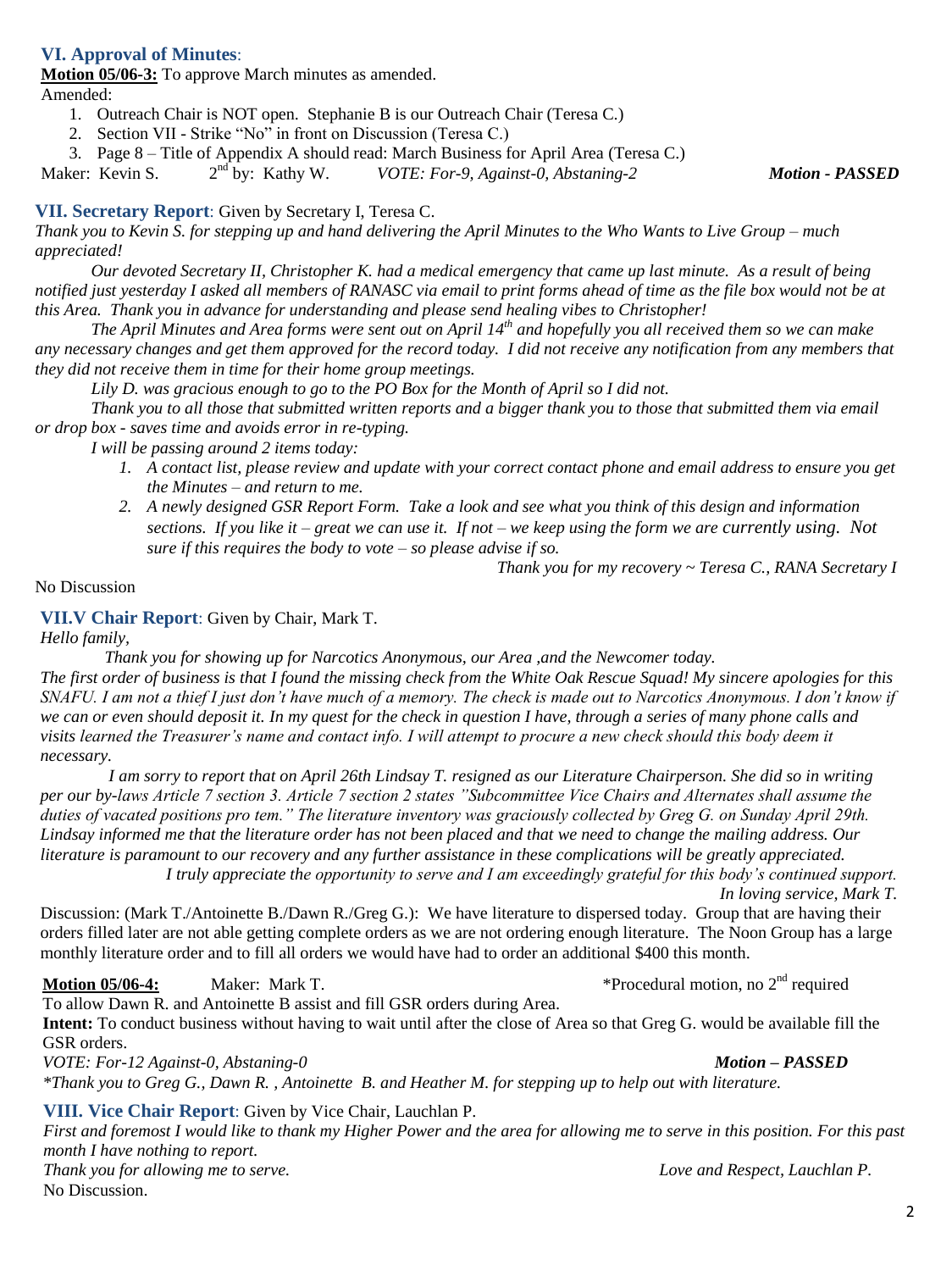#### **IX. Treasurer I Report**: Given by Treasure I, Lili D.

\*See *Appendix A* on page 13. for detailed report of April 2012 business given at May 2012 ASC.

*Hello, my name is Lili and I am your Treasurer. The Treasure report was printed and is in a separate pile on the table next to the packets.* 

*Starting balance was \$3,374.66, we took in \$882.03, total expenses were \$1022.68. The \$109.45 was a check that was voided last month and is being added back in. The checkbook and statements all balance. One check is outstanding from last month' literature order.*

*I am expecting to hear today from anyone that has a budget, what your budget is. I have effectively one more month as your Treasurer and then I will be training the new Treasurer. I have been requesting budgets since the beginning of this year and I have yet to receive a budget. Anyone that has a budget, according to the By-laws your budgets need to be reflected in your reports. All due respect to anyone that may have handed in envelop full of receipts last month, the receipts need to be accompanied by a list/report that has all expenses listed out. We really need to get this tighten up before a new Treasurer comes in.*

Discussion (Julie C., Lily D., Lavita D., Stephanie B., Mark T.): All receipts were turned in for Activities. Moving forward please list them out on an accompanying sheet. The Treasurer does keep a running total of each budget, however the chair is also responsible to a running total for their budget. The Treasurer's totals are used as a back-up check. Example for Outreach that has a yearly \$100.00 budget – if no funds were used then the report for May would reflect "To date our budget remains un-touched at \$100."

Be sure to announce that the Treasurer I position will be open and we will need to fill it in July.

#### **IX. Treasurer II Report**: Given by Treasure II, Antoinette B.

Hi Family my name is Antoinette and I am a grateful recovering addict. I have not meet with Treasurer I, I am sure she will get with me after this meeting on training me for my position. No Discussion.

#### **X. RCM I Report**: Given by RCM I, Greg G.

\*See *Appendix B* on pages 14-15 for RANA RCM Report for 155th RSC in Virginia Beach VA on 4-21-12. *Good Afternoon,*

*Rudy and I attended the 155th RSC in VA Beach on April 21, 2012. The meeting opened at 10 with Open Forum with the lengthiest topic being what is the Regions Policy regarding the 2 separate 2 day regional meetings in April and October. It was decided that nowhere in the regions policy does it state that GSR's are given a hotel room to attend the GSR Assembly. It was determined that a few practices have been done for years but without any sort of official policy in place to authorize such actions. You will see more throughout the year on this.*

*There were 14 out of 17 Areas represented. All executive committee members gave reports except the Speaker Jam Chair who had missed the second consecutive RSC meeting without notice. The Speaker Jam Chair was later removed from the position and that position is currently open for nominations. I have a copy of the regional minutes for any member who would like them forwarded to their email. Please get with me and I will send them to you. They can also be found, along with most all Regional information at car-na.org.* 

*The regions current balance is \$7,943.78. I have attached my report to the RSC for your review and in it contain verbiage alluding to the donation to be made to the region from the Rappahannock Area. I would ask when this \$280 donation is made and what responsibilities do I have in carrying this donation.*

*The delegate team reported about the CAR workshops they conducted and that they were preparing for the GSR Assembly and their trip to CA to attend the WSC. Rudy will be discussing the GSR Assembly in his report next. He has the results of our Regions conscience regarding this year's Conference Agenda Report. I will say I was very proud to represent our area at the RSC and very proud to see GSR's show up at the GSR Assembly.*

*The PR Subcommittee is having a table display in Williamsburg at the Summer Institute and is looking for volunteers. Please contact Nancy for more information. She can be reached at [pr\\_chair@car-na.org.](mailto:pr_chair@car-na.org)*

*Regional Subcommittee meetings are going to be held on May 19th at Market St. United Methodist Church, 131 S. Cameron St. Winchester VA. I do not have the specific times yet but I will be attending all day if anyone is interested in going please see me for details.*

*There are several events coming up in our Region. They are all listed on car-na.org. May 25th is a Night of Elegance hosted by SheVANA in Winchester. June 8, 9 and 10 is the PACNA Campout in Crozet VA (Charlottesville Area). Also on June 8, 9, 10 is the New Dominion campout in Louisa VA. BRANA campout is July 20, 21, 22 at the Natural Chimneys Campground in Mount Solon VA. And in August is the Almost Heaven Area Convention in Front Royal VA. If you have any specific questions about any upcoming events around our region, please let me know.*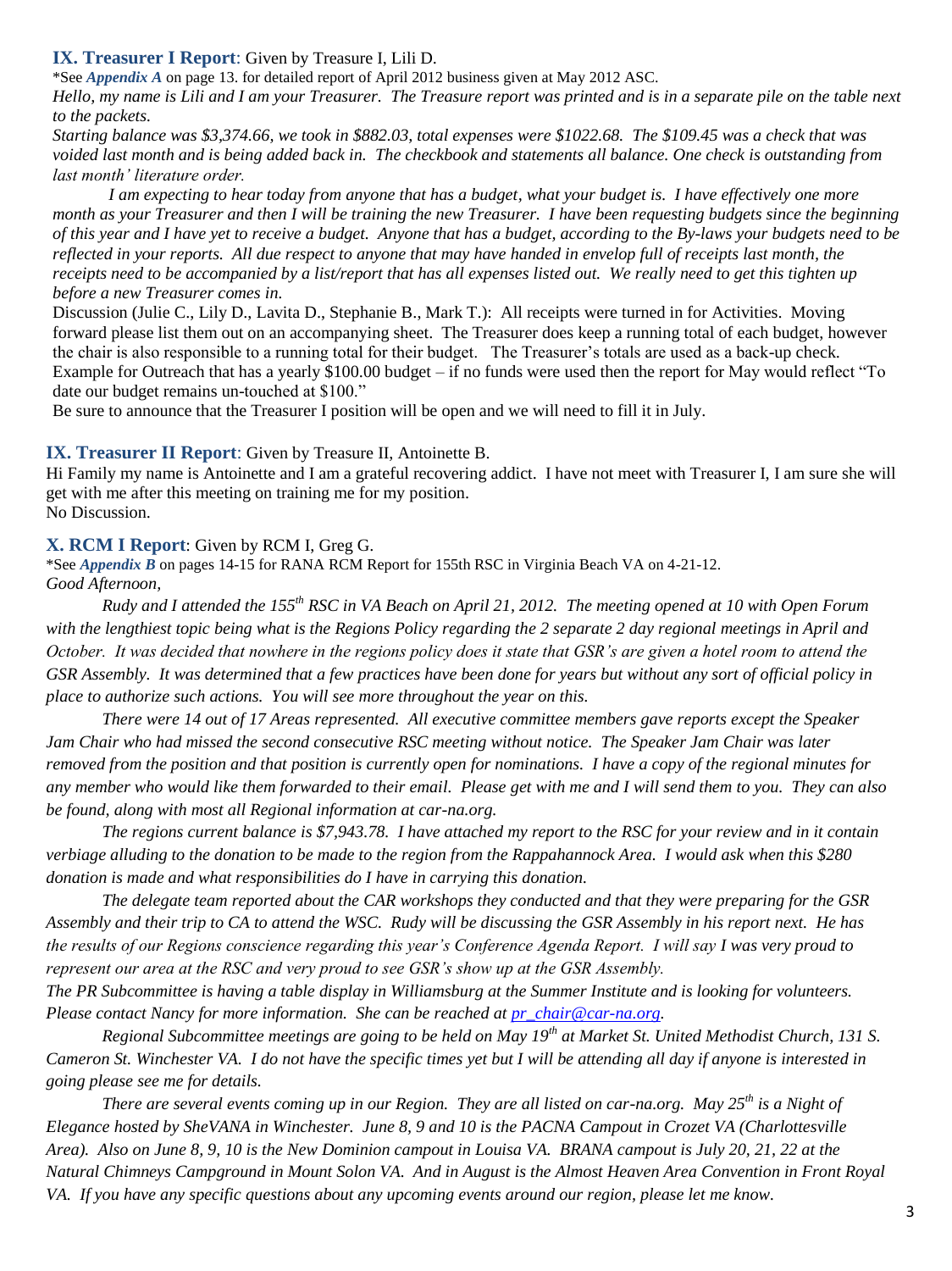*There was an Adhoc Committee created to gather information regarding the few faction groups in the United States attempting to create a US service body. One is called the USFA \*(Unites States Fellowship Association, I think)\* I would ask this committee if they would like me to pursue more information regarding these service bodies. A couple of motions to mention:*

### *Motion 155-9 Mover: Antoinette B Seconded: Jimmy W Peninsula*

*To remove Speaker Jam Chair.*

*Intent: To hold servant to the service structure single point of accountability should clearly defined Concept 5. Motion passed 10-4-0*

#### *Motion 155-10 Mover: Peter P BRANA Seconded: Matt E Piedmont*

*Move for a vote of support for the CARNA chair's decision to uphold the practice of funding GSR lodging for the night before the GSR assembly for 2012 only. This practice although exercised for many years appears to be in contrast to current CARNA policy.*

*Intent: To express the will of the RCMs to support the practice that is in conflict with Policy for this RSC (155th). This motion is to support the practice of the 1st Tradition of NA unity.*

#### *Motion passed 11-2-1*

*Motion 155-10 Mover: Peter P BRANA Seconded: Matt E Piedmont*

*Move for a vote of support for the CARNA chair's decision to uphold the practice of funding GSR lodging for the night before the GSR assembly for 2012 only. This practice although exercised for many years appears to be in contrast to current CARNA policy.*

*Intent: To express the will of the RCMs to support the practice that is in conflict with Policy for this RSC (155th). This motion is to support the practice of the 1st Tradition of NA unity.*

#### *Motion passed 11-2-1*

*Motion 155-11 Mover: Greg H Ad Hoc Chair Seconded: Maria C Tri-Cities*

*To request the USFA Chair's presence at the 2 day October RSC to do a presentation/Q&A session not to exceed \$200.*

*Intent: To get more information.*

# *Motion failed 5-6-3*

*I have turned in my gas receipt to VA Beach in the amount of \$58 to travel to the 155th RSC. I was given \$650 to acquire rooms for GSR's to attend the GSR Assembly. We had 8 GSR's needing a room for this event. I purchased 4 rooms at the Days Inn in VA Beach. This is the same hotel other members of NA were staying in for the GSR Assembly. The total cost of those 4 rooms was \$339.45. Receipts have been turned into Treasurer. This leaves a balance of \$310.55 to be returned to the ASC but I only have \$145.91 to return at this time. There was very bad communication with the hotel and they ended up crediting my account \$164.64 the night of our hotel stay. This credit back to my debit card takes 7 to 10 business days. May 4th was the 10th business day. I have been actively pursuing this matter and will return the \$164.64 when it is credited to my account. If further explanation is necessary, I can elaborate.*

*The RCM Budget for 2012 is as follows. Current yearly budget is \$900. Gas year to date is \$78. The \$650 explained above did come out of the RCM budget. However we only spent \$339.45. Once the \$164.64 is returned the total spent out of the RCM budget will be \$417.45 with a balance left of \$482.55 for the remainder of the year. I will also be submitting reimbursement for copies I made before the ASC but after I wrote this report that will come out of the RCM budget. The next RSC will June 16<sup>th</sup> in Charlottesville VA.* ILS, Greg G.

Discussion (Lily D./Mark T.): Need to call a vote to pay for gas as this is a pre-paid receipt. Previously this body discussed taking a vote on pre-paid gas receipts prior to paying.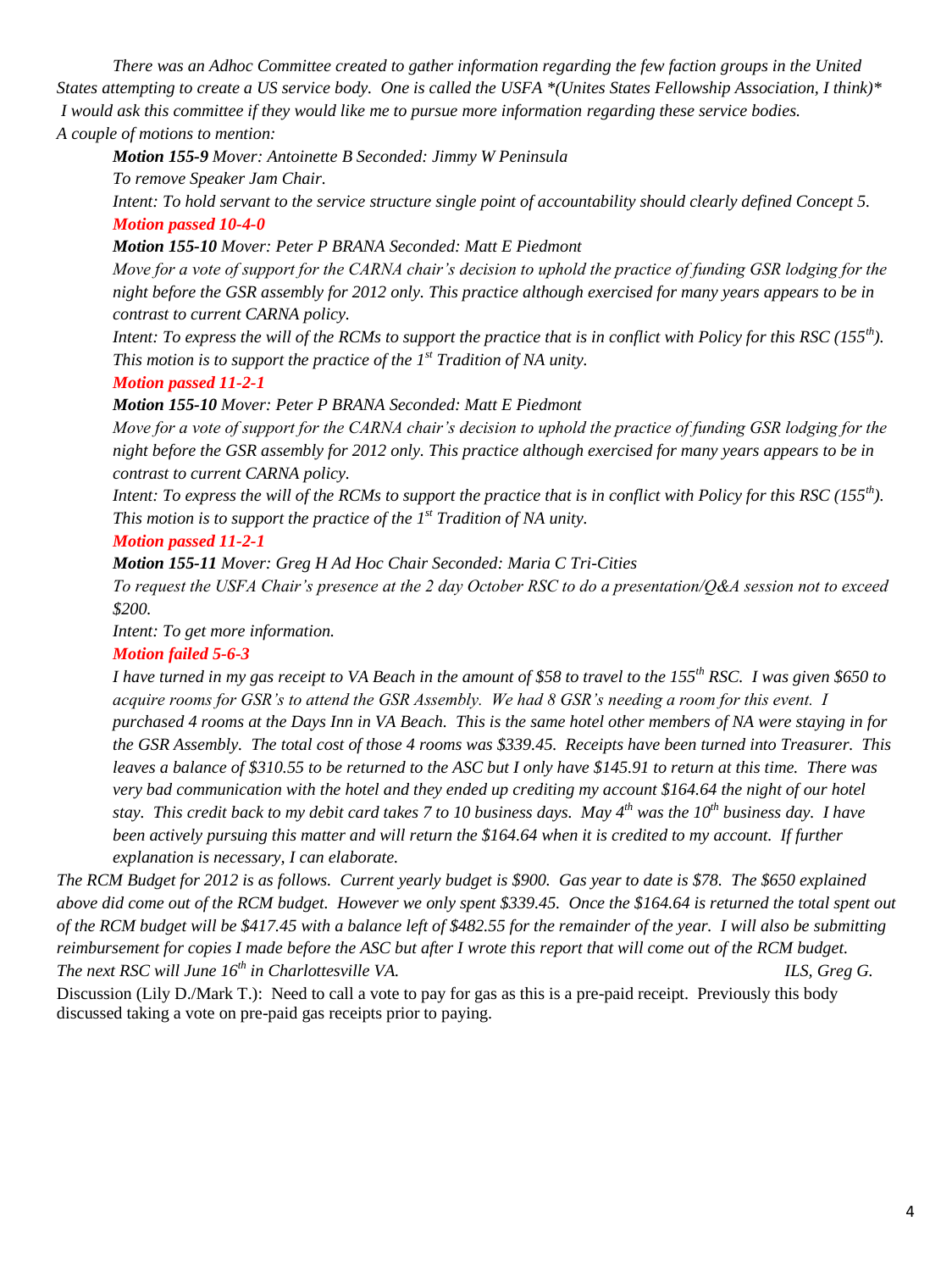# **Motion 05/06-5:** Maker: Lily D., Treasure

To accept pre-paid gas receipt for drive to Baltimore to pick up literature.

**Intent:** To keep within the guidelines of RANA By-Laws.

*VOTE: For-12 Against-0, Abstaning-0 Motion – PASSED*

\*Procedural motion, no 2<sup>nd</sup> required

Discussion: (Rudolph C.) Point of clarity from Treasurer on where it is states pre-paid gas receipts cannot be accepted as in today's society we are paying with credit cards and this may continue to be an issue. We may need to provide an amendment for this. (Lily D.) It was in the Jan. or Feb. minutes, we should address in New Business today on a new way to account for mileage. (Greg G.) Just so everyone knows – to gain the funds up front from Area I use map quest and multiple the mileage of my vehicle. For example, Virginia Beach is approximately 400 miles, so I subtract 25 miles from that to era on the side of caution for N.A. funds, so that is how I figured the \$58. The conference in Charlottesville is in the same place and that is four times a year, so once I go I will know what to request and the only fluctuation will be gas prices.

(Mark T.) All GSRs have a copy of this report to take back to their home groups to get a vote for the two Regional Motion.

# **X. RCM II Report**: Given by RCM II, Rudolph C.

*Dear ASC,* 

 *I would like that God for this opportunity to serve others without having any expectations of any return favors. I would like to thank Greg, Tracy, Corey, Christopher, Tuan, Kimmy, Kathy, Brandon, and Green Hornet (I can't remember his name). We were really strong at the GSR Assembly to represent our Groups. This was all of our first time yet we managed to stick together and ask questions if we didn't understand. Therefore, I would like to say thank you for participating.*

*The voting was as follows:*

#### *World Board Resolutions*

#### *Resolution 1, Yes-81 and No-13-----***Passed**

*Our service efforts will be carried out through a system that includes structure, process, people, and resources.*

*Resolution 2, Yes-70 and No-25-----***Passed**

*The service system is group-focused and includes a local-level body dedicated exclusively to addressing group concerns.*

*Resolution 3, Yes-79 and No- 16----***Passed**

*Training and mentoring of trusted servants are essential functions of the service system.*

#### *Resolution 4, Yes-77 and No-18-----***Passed**

*Service bodies are purpose- and vision-driven.*

#### *Resolution 5, Yes-74 and No-21-----***Passed**

*Service bodies work together to utilize planning processes to organize and coordinate their efforts.*

*Resolution 6, Yes-42 and No-53-----***Failed**

*Service bodies make decisions by consensus.*

#### *Resolution 7, Yes-26 and No-69-----***Failed**

*The service structure includes local service bodies, state/nation/province service bodies, and intermediate bodies if needed. Service bodies follow established geographic boundaries. They are not self-determined, but are formed, based on need, through a collaborative planning process and agreement with other affected service bodies at the next level of service.*

*Resolution 8, Yes-25 and No-70-----***Failed**

*State/national/province boundaries are the primary criterion for seating consideration at the World Service Conference. state/national/province bodies, an intermediate level of service can be added.*

#### *World Board Straw Polls*

*A) Yes-52 and No-43------***Passed**

*There is a small, neighborhood-sized body devoted to group needs. This group forum, which is typically not part of the delegation stream, is informal in nature and operates through conversation not formal decision making.*

*B) Yes-53 and No-42------***Passed**

*Groups send a delegate quarterly to a local service planning meeting. One of those quarterly meetings is a general assembly where all interested members are encouraged to attend and input is given to help plan service activities for the cycle.*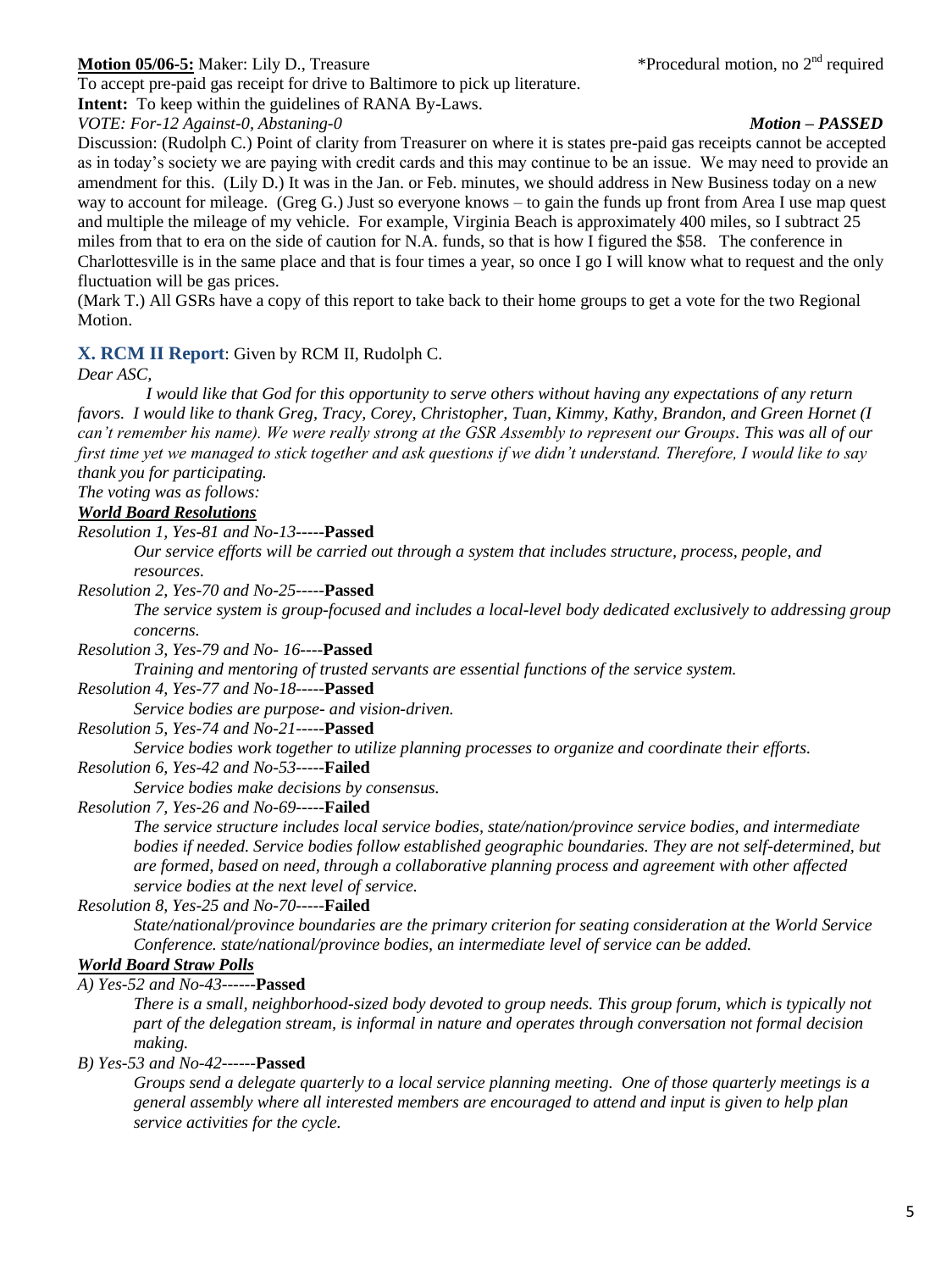## **X. RCM II Report (continued)**: Given by RCM II, Rudolph C.

#### *C) Yes-55 and No-40------***Passed**

*Services are coordinated by a local service board and carried out by members, committees, and project workgroups who report to that board.*

*D) Yes-41 and No-54------***Failed**

*Local service bodies follow county, city, or town boundaries, where practical.*

*E) Yes-73 and No-22------***Passed**

*The boundaries of those local service bodies are agreed to at the state or national level.*

#### *F) Yes-47 and No-48------***Failed**

*Planning cycles are synchronized from level to level (local to state to global) as well as across each level. G) Yes-44 and No-51------***Failed**

*When service needs cannot be accomplished effectively by local service bodies and state/national/province bodies, an intermediate level of service can be added.*

*H) Yes-65 and No-30------***Failed**

*Most states, provinces, or countries have one state-, province- or nationwide service body that is responsible for state- or national-level public relations and coordinating efforts such as training across local service bodies.*

*I) Yes-33 and No-62-------***Failed**

*Zonal boundaries are decided through a collaborative process with neighboring NA communities, other zones, and the WSC.*

#### *World Board Motions-* **All Motions Passed**

*Motion 1: To approve the book Living Clean: The Journey Continues contained in Addendum B. Motion 2: To allow the World Board to make non-substantive corrections to Fellowship-approved literature which do not impact the original meaning of the Fellowship-approved text and which fix typographical errors, obsolete references, references to outdated literature, and other similar corrections. The World Board will announce such corrections in advance of publication.*

*Motion 3: To allow the World Board to bundle, excerpt, and repackage Fellowship approved literature without changes to the texts themselves. The World Board will announce these actions in advance of publication. Motion 4: To allow the World Board the ability to create and approve enhanced electronic or digital versions of texts that include supplemental materials or connections to other NA materials. The World Board will announce such enhancements in advance of publication.*

*Motion 5: To hold the World Convention of NA every three years, beginning 2018,alternating North American and non-North American locations, as follows and contained in the revised World Convention Map contained in Addendum C.*

#### *Regional Proposals-* **All Proposals Passed**

*Proposal A: Carolina Region: For the Fellowship of NA and the WSC to consider a proposal for the creation of Written Service Material dedicated to assisting the members of NA as a whole on (1) how to actively participate in literature and publication projects as well as (2) to have resource material available in providing guidance for the development of Literature and Publication processes locally.*

*Proposal B: Hawaii Region: To produce a book-length publication called 'The NA WAY: Celebration Edition' comprised of a compilation of articles published in the NA WAY 1982-2012.*

#### *Regional Proposals (continued)-* **All Proposals Passed**

*Proposal C: Tejas Bluebonnet Region: For Board Approved Literature be clearly marked on front "Service Related Material" and not intended to be read during recovery meetings.*

*Proposal D: South Brazil Region: That members who wish to receive the NA Way Magazine in hard copy format pay a subscription fee to cover the costs of printing and mailing.*

*Proposal E: Upper Midwest Region: Our idea is to revisit the discussion of the world board members no longer having voting status at the world service conference.*

We will re-adjourn with our Regional Delegates' at our 156th RSC meeting in June and will hopefully know in what *direction we are headed in within our Fellowship. Greg G and I will be in brain storm mode on how we can first strengthen our home groups so that our GSR's will be able to feel comfortable representing the groups in Area. We have dialogued about where and how we can be of encouragement to our GSR's because we know that it has to start with the groups and the experience we dealt with being new in a position with absolutely No direction. So we are going to be moving in a direction to first strengthen the groups, educate our GSR's with information, and be able to carry the message to the addict still suffering healthier.* 

*Sincerely, Rudolph C. RCM II*

Discussion: (Teresa C.) Would you like me to add the motion from the CAR report and minutes next to the votes Rudolph has listed in his report or are you okay to go look them up? (Body) Yes. (Rudolph C.) There are flyers on the table for events and activities from Region for GSRs to take.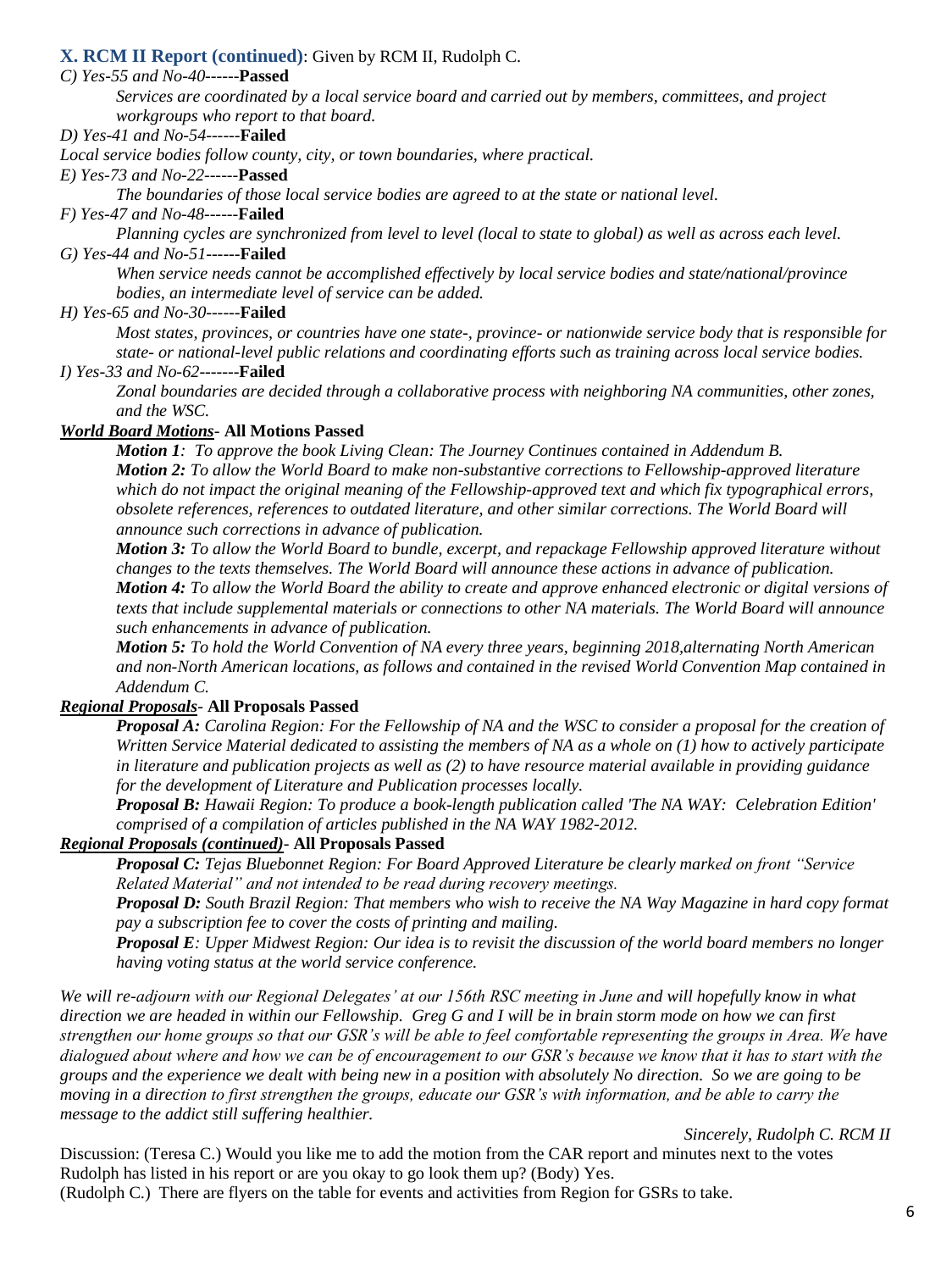# **XI. Subcommittee Reports**

**A. Activities Report**: Given by Chair, Julie C.

*First of all I would like to thank the ASC for allowing me to serve.* 

*Activities met and talked about having a Fun In the Sun Speaker Jam, date and location TBD. Our budget is \$314.90 In Loving Service, Julie C.*

No Discussion

# **B. Hospitals & Institutions (H&I) Report**: Given by Chair, Lavita D.

*I truly want to thank those of you who supported me through the journey of my father's death, and I truly thank you for caring on in my absence. March 23, 2012 H&I had a presentation at the Dumpster meeting and it was a success. Thank you Corey and Emily for your hard work in creating an informative PowerPoint. H&I continues to research other jails and facilities that may need our assistance in carrying the message of Narcotics Anonymous to the addicts that do not have access to regular outside meetings, this has been a slow process. The H&I committee is still in need of the following positions a secretary (no clean time requirement), panel leaders and panel members both positions we a asking for at least six months clean with a clear Narcotics Anonymous message. Our next meeting will be Friday May 11, 2012 at 6:00pm before the Dumpster meeting. The change is due to Mother's Day on May 13, 2012. Please make the amendment on the ASC agenda that H&I meet the second Sunday at the Shelter at 5:30pm. Our next business meeting will be June 10, 2012.*

*In Loving Service, Lavita D.* Discussion: (Mark T.) GSRs be sure to report when H&I and PI will meet Friday May  $11<sup>th</sup>$  and they are in need of a Secretary.

# **C. Literature Chair Report**: Given by RCM I, Greg G.

*Good Afternoon,*

*As many of you may know, Lindsay resigned as Literature Chair. Mark and I spoke about this last week and I volunteered to acquire all literature from her. I did receive all literature supplies. My inventory is attached and valued at \$1,281.50. I ordered \$423.62 worth of literature to replenish the stock for sale today. Unfortunately due to the late nature of the events that transpired, I had to travel to Baltimore yesterday to pick up literature. I will be submitting a motion in New Business to reimburse me for my gas. With the newly purchased literature our valued inventory equals \$1705.12* (RANA sale price). *I also turned in the check that Lindsay had not mailed to Free State in the amount of \$314.68. I have turned in a receipt to the Treasurer for that payment. I also request that a check be mailed to Free State in the amount of \$423.62 for items purchased yesterday.*

*There are several back ordered items which need to be purchased once they arrive at Free State. 10 – 1 year medallions and 20 Intro Guides to NA.* They did not charge us for them, so technically they are not on back order, we just need to re-order them.

*I can assist in the sale of literature after this meeting but would ask GSR's to be patient. I cannot continue to fulfill duties of this position and will not be taking literature with me at the end of this meeting.*

*ILS, Greg G.*

*PS – I changed the contact info with Free State from Lindsay to my information.*

Discussion: (Greg G.)Beginning and end of the month is the worst time to order, if we order on the  $15<sup>th</sup>$  we should receive everything we order.

(Cleo J./Greg G.) The audit is for our sale value and does not include the costs we pay + shipping from Free State.

Example – IP costs \$0.19 from Free State, plus shipping. RANA charges \$0.35 to cover these costs.

(Lily D.) Prices change base on volume ordered from Free State. So if we order more IPs the \$0.19 price goes down, if we order less it goes up.

(Greg G.) With all the World Motions passing there may be changes coming and we may have to adjust.

(Mark T.) Literature Chair is open and is important – so PLEASE announce so we can get this position filled. Vice Chair, Lauchlan P will take literature and responsibilities for this Literature Chair until a new member is elected*.*

# **D. Outreach Report**: Given by Chair, Stephanie B.

*First and foremost, I would like to thank ASC for allowing me to serve. I apologize for being unable to attend the Area Service Committee meeting last month; I was too ill to attend and hospitalized the following day. We did not have a subcommittee meeting this month as it fell on Easter Sunday. Progress, however, was made. The budget stands unused at \$100.00.*

*Sign-up sheets have been developed; home groups please announce the need for support along with the instructions to see myself (Stephanie B.), Shana C. or Corey C. to sign up to support struggling meetings.*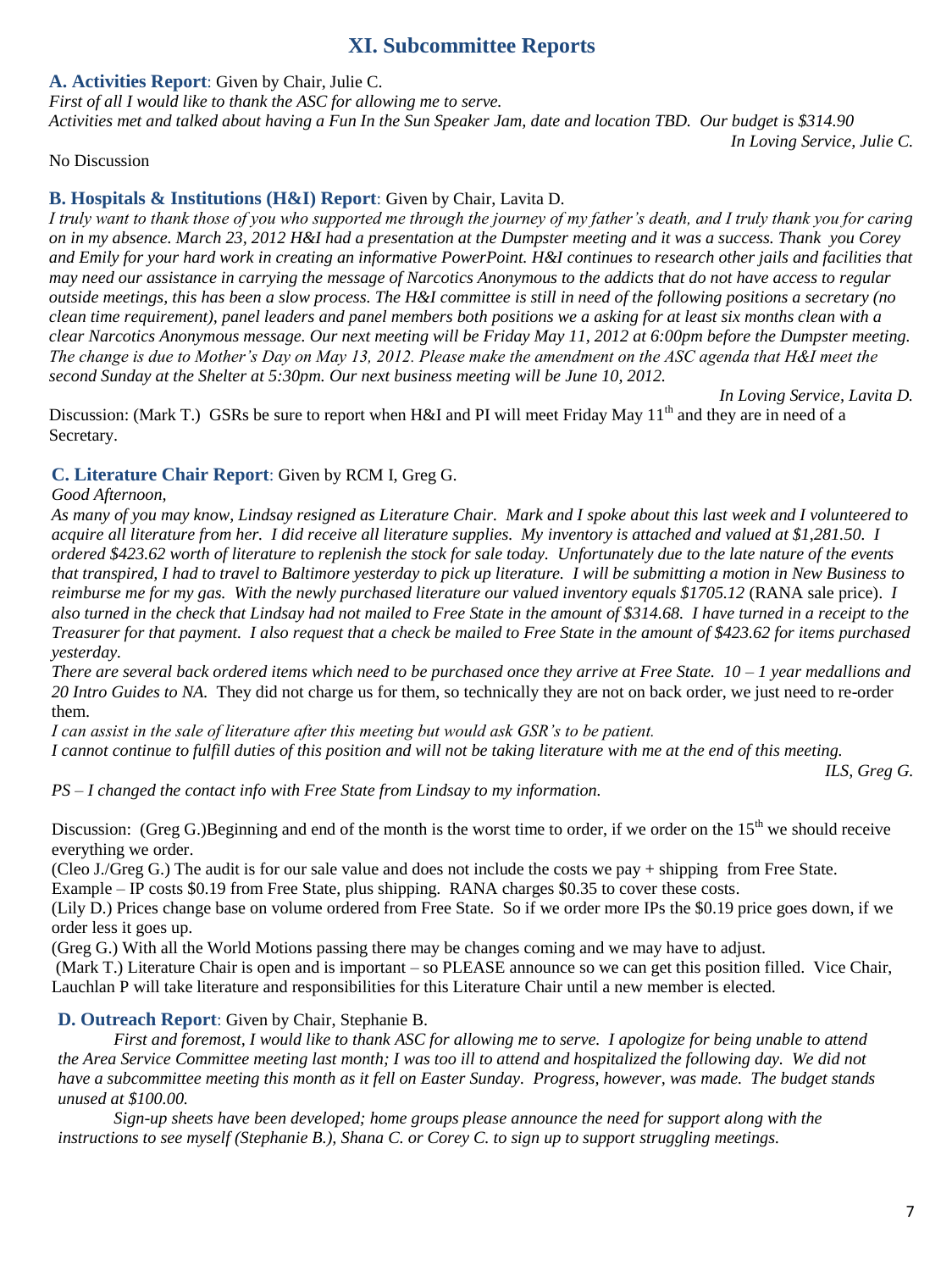# **D. Outreach Report (continued)**: Given by Chair, Stephanie B.

*We are still in the process of working with H&I subcommittee to assess the needs, and work out a plan of action to bring support to McShin Foundation meetings in whatever platform they deem most appropriate and helpful (scheduled for Thursday May 17th preceding the noon meeting). H&I, PR, and Outreach Subcommittees May meeting has been changed to Friday May 11th at 6pm before the dumpster meeting.*

*We created an online "whiteboard" on trello.com so that we can more easily share documents, task lists, notes, etc. at all times. Corey C. will add you to the board if you give her your email. She can be reached at crcreswell@gmail.com or 540-514-2439.*

*We will be reaching out to Activities, H&I, and PR to schedule another Learning Night presentation. Any ideas or experience, strength, and hope on how to plan and promote the event would be much appreciated.*

*In Loving Service, Stephanie B.*

#### No Discussion

#### **E. Public Relations (PR) Report**: Given by Chair, Kemper B.

#### *Good afternoon,*

*Due to the fact that the monthly meeting was not held for April, there is no new business to report from a meeting. However, I have just a few things I would like to state that there are 6 more stacks of meeting lists for any groups that are in need. New meeting lists will be printed at the end of June to reflect the 3rd Quarter printing. Also, I have now added the Noon Beginnings group in Bowling Green to the Website Meeting list page, and it will be added to the printed lists on the Quarter 3 printing. Lastly, as mentioned the PR/HI/Outreach Combination meeting will be held on Friday, May 11th, at 6:00 before the Dumpster meeting due to the upcoming Mother's Day on Sunday.*

*In Loving Service, Kemper B.RANA PR Chairperson*

Discussion: (Kemper B.) End of June new meeting lists will be published.

# **F. VCRR Director Report**: Given by VCCR Director, Gary T.

*I really don't have anything to report since the VCCR only meets every other month. The only thing I have to report is that the Chair ask by email to all the Directors if we should contact a lawyer because Anthony R. has not return all of the stuff from the Treasurer position, he was removed from. Second I will be going May 19<sup><i>th*</sup> and 20<sup>*th*</sup>, to Roanoke, on my own gas *accord (wish I had an Accord*  $\odot$ *)* 

No Discussion.

# **Discussion on storage of Key Tags:**

(Greg G./Mark T.) – We had storage of white keys today. GSRs can order literature and key tags straight from Free State website: fsrsc.com

| <b>HOME GROUP</b>                                                                                                                                         | <b>GSR/ALT</b>       | <b>DAYS AND TIMES</b><br>OF MEETINGS | # GROUP<br><b>MEMBERS</b> | #AVG.<br><b>ATTENDANCE/</b><br><b>NEWCOMERS</b> | 7 <sup>th</sup><br>TRAD. | LIT.<br><b>ORDER</b> |
|-----------------------------------------------------------------------------------------------------------------------------------------------------------|----------------------|--------------------------------------|---------------------------|-------------------------------------------------|--------------------------|----------------------|
| 1. Set it Off                                                                                                                                             | Tony N.- Rep         | Sun. 7 - 8:30pm                      |                           | 35/6                                            | \$10.00                  | \$14.00              |
|                                                                                                                                                           | Gina - GSR           |                                      |                           |                                                 |                          |                      |
| The meeting attendance is growing which includes newcomers. We would like to request for support of home group members. Though we                         |                      |                                      |                           |                                                 |                          |                      |
| did have a couple additions to the group. We are looking forward in planning some fellowship activities in the new future. We may have to                 |                      |                                      |                           |                                                 |                          |                      |
| find a new, bigger, location because of attendance. We will try our best to keep our location because any who are coming are residents from<br>the T.B.C. |                      |                                      |                           |                                                 |                          |                      |
| Group Anniversaries: None this month                                                                                                                      |                      |                                      |                           |                                                 |                          |                      |
| 2. Who Wants to Live                                                                                                                                      | Michelle $G - GSR$   | Mon. $-Fri.12 - 1:00$ pm             |                           | $35 - 40/$                                      | \$10.00                  | \$84.84              |
|                                                                                                                                                           | Teresa N. – Alt. GSR |                                      |                           |                                                 |                          |                      |
|                                                                                                                                                           |                      |                                      |                           |                                                 |                          |                      |
| Group is doing great. Average attendance is 35to 40 people a day. A high level of newcomer attendance. Purchased \$84.84 Literature                       |                      |                                      |                           |                                                 |                          |                      |
| today.<br>Group Anniversaries: None this month                                                                                                            |                      |                                      |                           |                                                 |                          |                      |
|                                                                                                                                                           | Kimberly K.– GSR     |                                      |                           | $30-40/$                                        | \$0                      | Unknown              |
| 3. In It to Win it                                                                                                                                        | Matt $J. - Alt GSR$  | Mon. 7:00 - 8:30pm                   |                           |                                                 |                          |                      |
| We currently have 20 home group members, going strong. We are having our Spring Fling Talent Show May 14 <sup>th</sup> from 4-8:30p,,/ We need            |                      |                                      |                           |                                                 |                          |                      |
| talent, speak to home group member for information. We also need some more speakers for the Spring Fling if anyone knows anyone                           |                      |                                      |                           |                                                 |                          |                      |
| interested let us know, please. WE are averaging about 60 people per meeting. Lots of newcomers. Thanks!                                                  |                      |                                      |                           |                                                 |                          |                      |
| Group Anniversaries: Kim K. – 3 years and Gena – 3 years on May $14^{th}$ .                                                                               |                      |                                      |                           |                                                 |                          |                      |

# **XII. Group Service Representative (GSR) Reports**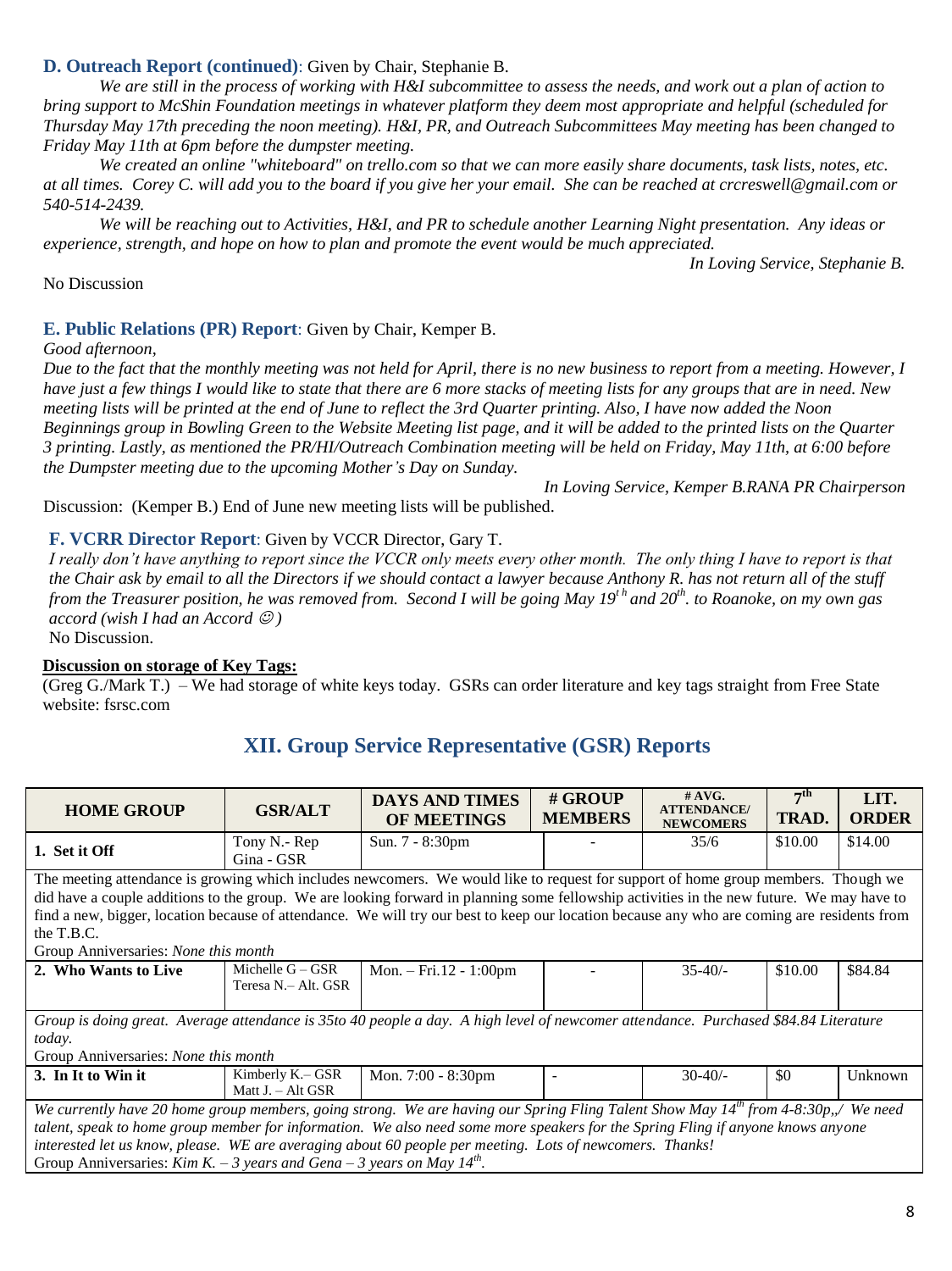# **XII. Group Service Representative (GSR) Reports** *(continued)*

| <b>HOME GROUP</b>                                                                                                                                       | <b>GSR/ALT</b>      | <b>DAYS AND TIMES</b><br>OF MEETINGS | # GROUP<br><b>MEMBERS</b>   | $#$ AVG.<br><b>ATTENDANCE/</b> | 7 <sup>th</sup><br>TRAD. | LIT.<br><b>ORDER</b> |
|---------------------------------------------------------------------------------------------------------------------------------------------------------|---------------------|--------------------------------------|-----------------------------|--------------------------------|--------------------------|----------------------|
|                                                                                                                                                         | Kevin S. - GSR      |                                      |                             | <b>NEWCOMERS</b>               |                          |                      |
| 4. Hope Fiends<br>Our group in doing well. We're growing in attendance with 20-30 members in a meeting. We're making an effort to get more organized in |                     | Tue. 7 - 8:15pm                      |                             | $20 - 30/$                     | \$1.00                   | \$18.00              |
| the business aspect of our home group and have elected a secretary. We're purchasing \$18.00 in literature. And I love the new GSR Are                  |                     |                                      |                             |                                |                          |                      |
| Forms.                                                                                                                                                  |                     |                                      |                             |                                |                          |                      |
| Group Anniversaries: <i>Brenda B.</i> – 2 years on May 18 <sup>th</sup> .                                                                               |                     |                                      |                             |                                |                          |                      |
| 5. Standing by Recovery                                                                                                                                 | Steve S.- GSR       | Tue. $7:30 - 8:30$ pm                | 6                           | 13/2                           | \$20.00                  | \$33.10              |
|                                                                                                                                                         | Heather M.-Alt. GSR |                                      |                             |                                |                          |                      |
| Our group is holding steady – our average attendance is 13 and our average newcomer attendance per meeting is 2. We are purchasing                      |                     |                                      |                             |                                |                          |                      |
| \$33.10 in literature and now have a wide variety of IP', booklet and service literature.                                                               |                     |                                      |                             |                                |                          |                      |
| Group Anniversaries: None this month.                                                                                                                   |                     |                                      |                             |                                |                          |                      |
| 6. Clean Works                                                                                                                                          | Brandon H, - GSR    | Wed. 7 - 8:00pm                      |                             |                                | \$30.00                  | Unknown              |
| Strong attendance average per week of 35-45 people. Home group service positions are covered, strong unity.                                             |                     |                                      |                             |                                |                          |                      |
| Group Anniversaries: None this month.                                                                                                                   |                     |                                      |                             |                                |                          |                      |
| 7. The Lie Is Dead                                                                                                                                      | Robert - GSR        | Wed. 7 - 8:15pm                      | $\blacksquare$              | $\blacksquare$                 | \$0.00                   | \$0.00               |
| ** Absent at Area 2 or more consecutive months**                                                                                                        |                     |                                      |                             |                                |                          |                      |
| 8. Start Living Group                                                                                                                                   | <b>ABSENT</b>       | Thu. 7 - 8:00pm                      | $\blacksquare$              |                                | \$0.00                   | \$0.00               |
| ** Absent at Area 2 or more consecutive months**                                                                                                        |                     |                                      |                             |                                |                          |                      |
| 9. Freedom from Bondage                                                                                                                                 | Michael M. - GSR    | Thur. 8 - 9:00pm                     | $3-4$                       | $15 - 25/1 - 2$                | \$0                      | \$61.00              |
| Group is getting larger, about 15-25 people weekly with 1-2 newcomers. Home group consists of 3 or 4 people, could use a couple more,                   |                     |                                      |                             |                                |                          |                      |
| but not stressing over it.                                                                                                                              |                     |                                      |                             |                                |                          |                      |
| Group Anniversaries: None reported.                                                                                                                     |                     |                                      |                             |                                |                          |                      |
| 10. Man Up to the                                                                                                                                       | Cleo J. - GSR       | Thur. 7 - 8:30pm                     | $\sim$                      | $\overline{a}$                 | \$0.00                   | \$9.50               |
| <b>Flatbook</b>                                                                                                                                         |                     |                                      |                             |                                |                          |                      |
| All is well.                                                                                                                                            |                     |                                      |                             |                                |                          |                      |
| Group Anniversaries: $6^{th}$ Anniversary Speaker Jam – Saturday July 14 <sup>th</sup> from 11am-8pm at Old Mill Park – 2400 Caroline St.,              |                     |                                      |                             |                                |                          |                      |
| Fredericksburg, VA 22401                                                                                                                                |                     |                                      |                             |                                |                          |                      |
| 11. A New Beginning                                                                                                                                     | Teresa S. - GSR     | Fri. $7 - 8:15$ pm                   |                             | 50-60                          | \$4.00                   | Unknown              |
| Group                                                                                                                                                   |                     |                                      |                             |                                |                          |                      |
| The group is doing well, roughly around 50-60 in attendance. A good percentage is newcomers. All positions are filled.                                  |                     |                                      |                             |                                |                          |                      |
| Group Anniversaries: None reported.                                                                                                                     |                     |                                      |                             |                                |                          |                      |
| 12. Primary Purpose                                                                                                                                     | Tommy G - GSR       | Sat. & Sun. 12 - 1:30pm              | $\mathcal{L}^{\mathcal{A}}$ |                                | \$0                      | \$9.00               |
| The group is doing well attendance wise. We could use more home group members.                                                                          |                     |                                      |                             |                                |                          |                      |
| Group Anniversaries: None reported.                                                                                                                     |                     |                                      |                             |                                |                          |                      |
| 13. Experience, Strength                                                                                                                                | Kathy W.- GSR       | Sat. 7 - 8:30pm                      |                             |                                | \$20.00                  | \$64.00              |
| & Hope                                                                                                                                                  |                     |                                      |                             |                                |                          |                      |
| Attendance is good. Literature order of \$62.00 and \$20.00 donation to area.                                                                           |                     |                                      |                             |                                |                          |                      |
| Group Anniversaries: $Melton - 19$ years and Jeff - 9 years.                                                                                            |                     |                                      |                             |                                |                          |                      |
| 14. Clean and Serene                                                                                                                                    | Tony N. - GSR       | Fri. 10-11pm                         |                             | 10/2                           | \$0.00                   | \$0.00               |
| Meeting attendance is slowly but gradually increasing. We still would like to request for support in attendance, home group members and                 |                     |                                      |                             |                                |                          |                      |
| service member.                                                                                                                                         |                     |                                      |                             |                                |                          |                      |
| Group Anniversaries: None reported                                                                                                                      |                     |                                      |                             |                                |                          |                      |
| 15. Final Surrender                                                                                                                                     | <b>ABSENT</b>       | Tue.-Sat. 7-8:30pm                   |                             |                                | \$0.00                   | \$0.00               |
| ** Absent at Area 2 or more consecutive months**                                                                                                        |                     |                                      |                             |                                |                          |                      |
| 16. Noon Beginnings                                                                                                                                     | Michael D. - GSR    | Sat.-Sun. 12 -1pm                    |                             |                                | \$15.00                  | \$102.40             |
| Purchased \$107.40 in literature (-\$5.00 as there were no key tags). Meeting going well and growing. Unfortunately I got a job that begins             |                     |                                      |                             |                                |                          |                      |
| at1pm but I did get a competent person to set up and help with GSR responsibilities.                                                                    |                     |                                      |                             |                                |                          |                      |
| Group Anniversaries: None this month.                                                                                                                   |                     |                                      |                             |                                |                          |                      |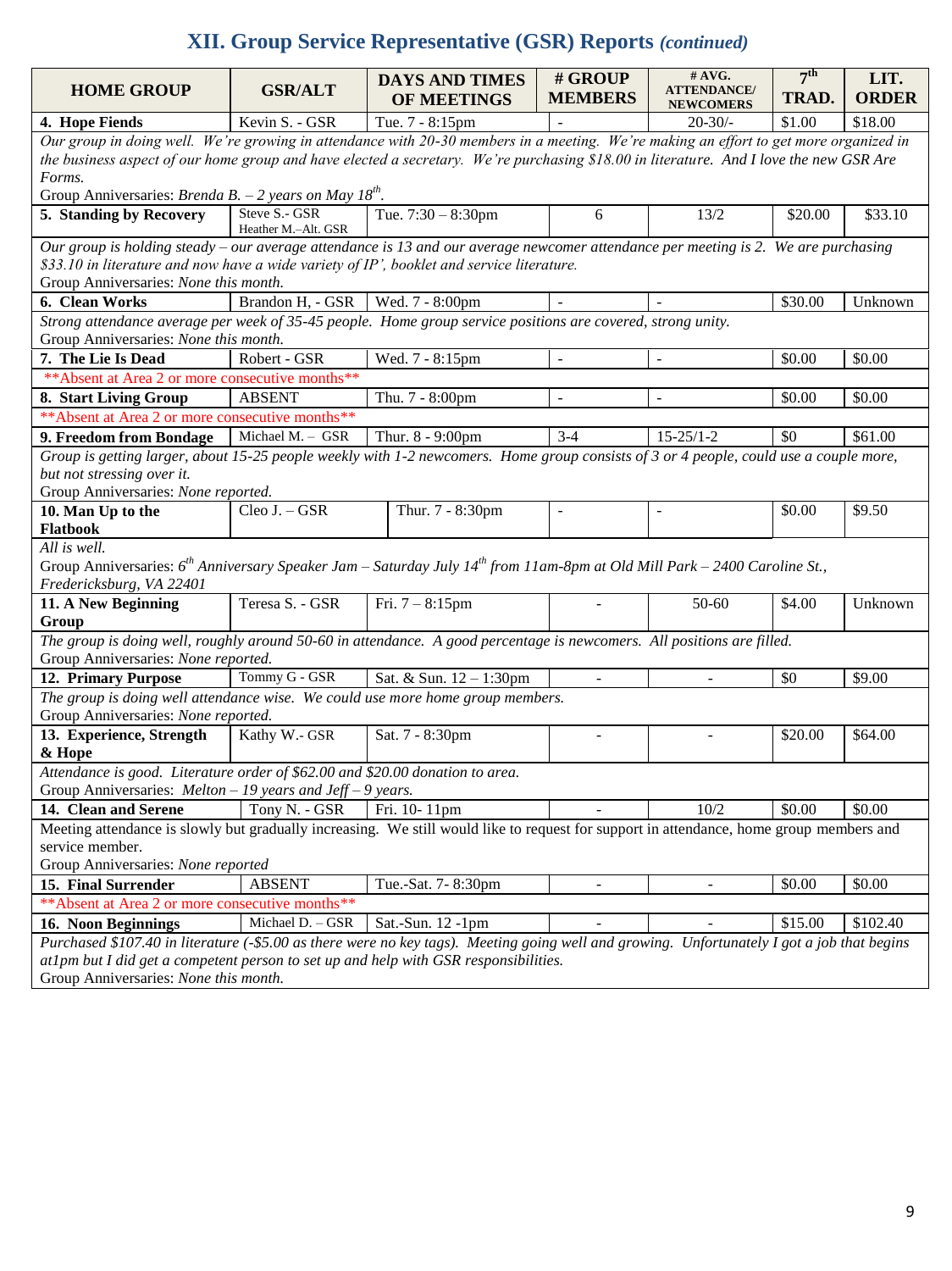#### $\boldsymbol{\mathrm{XIII.}}\ 2^{\text{nd}}$  Quorum **Legend: P = Present A = Absent**

| <b>HOME GROUP NAME</b>   | P/A | <b>NAME</b>    | <b>POSTION</b> |
|--------------------------|-----|----------------|----------------|
| 1. Set It Off            | P   | Tony N.        | Rep            |
| 2. Who Wants to Live     | P   | Michelle       | <b>GSR</b>     |
|                          |     | G.             |                |
| 3. In It to Win It       | P   | Kimberly       | <b>GSR</b>     |
|                          |     | $\mathbf{K}$ . |                |
| 4. Hope Fiends           | P   | Kevin S.       | <b>GSR</b>     |
|                          |     |                |                |
| 5. Standing By Recovery  | P   | Steve S.       | <b>GSR</b>     |
|                          |     |                |                |
| 6. Clean Works           | P   | Brandon H.     | <b>GSR</b>     |
| 7. The Lie Is Dead       | A   |                |                |
| 8. Start Living Group    | A   |                |                |
| 9. Freedom from Bondage  | P   | Michael M.     | <b>GSR</b>     |
| 10. Man Up to the        | P   | Cleo J.        | GSR            |
| Flatbook                 |     |                |                |
| 11. A New Beginning      | P   | Teresa S.      | <b>GSR</b>     |
| Group                    |     |                |                |
| 12. Primary Purpose      | P   | Tommy G.       | <b>GSR</b>     |
| 13. Experience, Strength | P   |                | GSR            |
| & Hope                   |     | Kathy W.       |                |
| 14. Clean and Serene     | P   | Tony N.        | GSR            |
| 15. Final Surrender      | A   |                |                |
| 16. Noon Beginnings      | P   | Mike D.        | GSR            |

# **XIV. Unfinished Business**

None for this month.

# **XV. Elections for Open Positions**

\*Literature Chair

No nominations this month.

Treasurer I position will be open in July. *PLEASE ANNOUCNE to groups as we will need nominations. Lili D. term as Treasurer I ends July.* \*See your copy of the Bylaws for qualifications.

| 2 <sup>st</sup> QUORUM CALL - Must 4 per Bylaws |    |  |  |  |  |  |
|-------------------------------------------------|----|--|--|--|--|--|
| Group Represented                               | 13 |  |  |  |  |  |
| <b>Procedural Votes</b>                         |    |  |  |  |  |  |

# **XVI. New Business**

# **Regional New Business:**

# **\*2** *Regional Motions for Vote at Home Groups: 154-3 and 155-3 (Please bring results back to June ASC)*

*Motion 154-3: Mover: Sherry V AHA 2nd: Greg H Appalachian For the Annual Regional Budget be sent to home groups for approval at the October RSC. Intent: To uphold Concept 2 responsibility and authority rest with NA groups and financial accountability to groups. Referred to Policy to come back at 155th RSC*

*Amended Motion 154-3 Back from Policy at the 155th RSC in April 2012 Motion Change CARNA Guidelines & Rules of Order*

# *Section IX: OFFICERS DUTIES/QUALIFICATIONS*

#### *1A. CHAIR DUTIES*

*Schedules and plans RSC conferences up to one year in advance, including meals and lodging as needed. (152ed) To:*

# *1A. CHAIR DUTIES*

*Schedules and plans RSC conferences and annual budget meeting up to one year in advance, including meals and lodging as needed. (152ed)*

*Change:*

# *4A. TREASURER DUTIES*

*Chairs an annual budget subcommittee meeting consisting of RSC Officers and interested persons.*

*To:*

*Chairs an annual budget meeting consisting of RSC Officers and interested persons.*

# *Amend:*

*Will submit a yearly projected budget, running from January 1 and ending on December 31 regardless of the Treasurers term of office, with a line item bi-monthly funding and maximum account levels at the October RSC. (142nd)*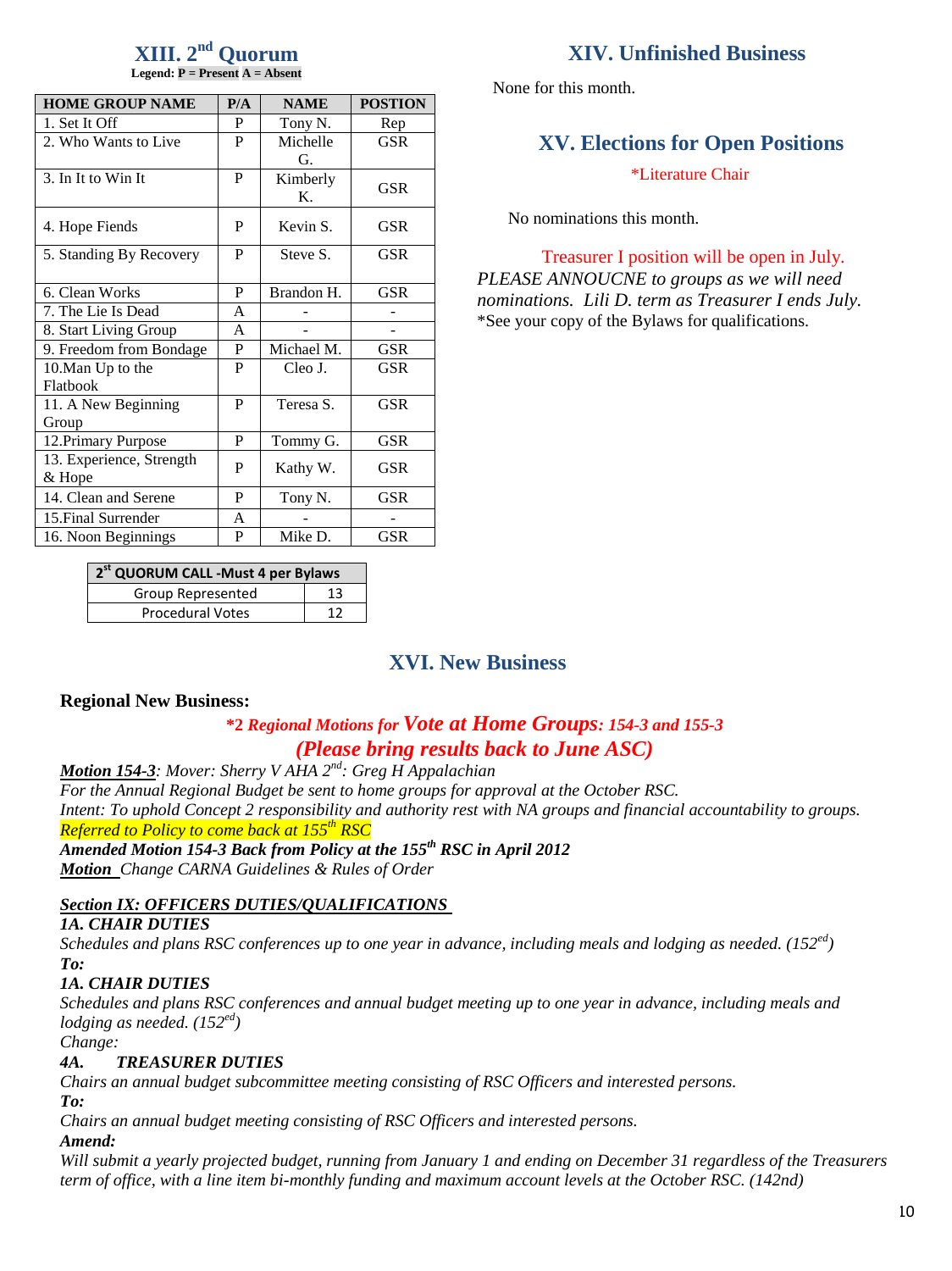# **XVI. New Business (continued)**

#### **Regional Motions (continued):** *Regional Motions for Vote at Home Groups (Please bring results back to June ASC) To:*

*Will submit a yearly projected budget, running from January 1 and ending on December 31 regardless of the Treasurers term of office, with a line item bi-monthly funding and maximum account levels at the October RSC (142nd) To go back to areas for approval.*

*Intent:* 

*To uphold Concept 2 responsibility and authority rest with NA groups and financial accountability to groups.*

*Motion 154-3 Amended on floor (do not have motion maker or second wrote down)*

*To add "to go back to areas and/or groups for approval".* 

*Amendment passes 8/4/0*

*Pros*

- *1. This motion sets a clear budget process from initial August budget meeting to the final group conscience approval at the December RSC.*
- *2. Clear accountability to duties and groups.*

*Cons*

*1. Why add groups for approval*

# *Motion 155-3*

*Motion maker: Policy Subcommittee Second: Jimmy W Peninsula Change CARNA Guidelines & Rules of Order*

*From: Section VIII: ADDITIONAL GUIDELINES RSC will maintain a prudent reserve. After expenses are paid, all remaining money will be donated to NAWS. To: Section VIII: ADDITIONAL GUIDELINES* 

*RSC will establish a prudent reserve equal to 25% of the total of the previous year's actual expenditures + the current year's approved budget. After expenses are paid and prudent reserve is met, all remaining money will be donated to NAWS.* 

*Intent: To enable the Central Atlantic Region of Narcotics anonymous to manage out funds responsibly as per our 11th Concept*

*Motion 155-3 Amended on Floor Mover: Don V Seconded: Greg H Appalachian RSC will establish a prudent reserve equal to 25% of the combined total of (the previous year's actual budget plus the current year's approved budget). Amendment passed 14-0-0*

# **Area New Business:**

**Motion 05/06-6:** Maker: Lily D./Greg G.  $*$ Budgeted item no 2<sup>nd</sup> or vote To send a check to Free State for \$432.62 to pay for literature order #61478 **Intent:** Stay in budget No Discussion **Motion 05/06-7:** Maker: Lily D.  $*$ Budgeted item no 2<sup>nd</sup> or vote To repay Lili D. for ink and copies. To be deducted as follows; \$18.00 from Treasurers Budget and \$20.00 from Secretary Budget. **Intent:** Stay in budget and keep with 7th Tradition. Discussion: (Teresa C.) Which Secretary budget will this come out of, I or II? (Lily D.) I will look to see which budget has the most funds. **Motion 05/06-8:** Maker: Greg G. \*Budgeted item no 2nd or vote Reimburse Greg G. \$9.98 out of RCM Budget for copies of report. **Intent:** To be fully self-supporting No Discussion **Motion 05/06-9:** Maker: Greg G. 2  $2<sup>nd</sup>$  by: Kathy W. Reimburse RCM \$30.00 For gas to drive to Baltimore to pick up literature. To be deducted from Literature Budget. **Intent:** To be fully self-supporting *VOTE: For-12 Against-0, Abstaning-0 Motion – PASSED* No Discussion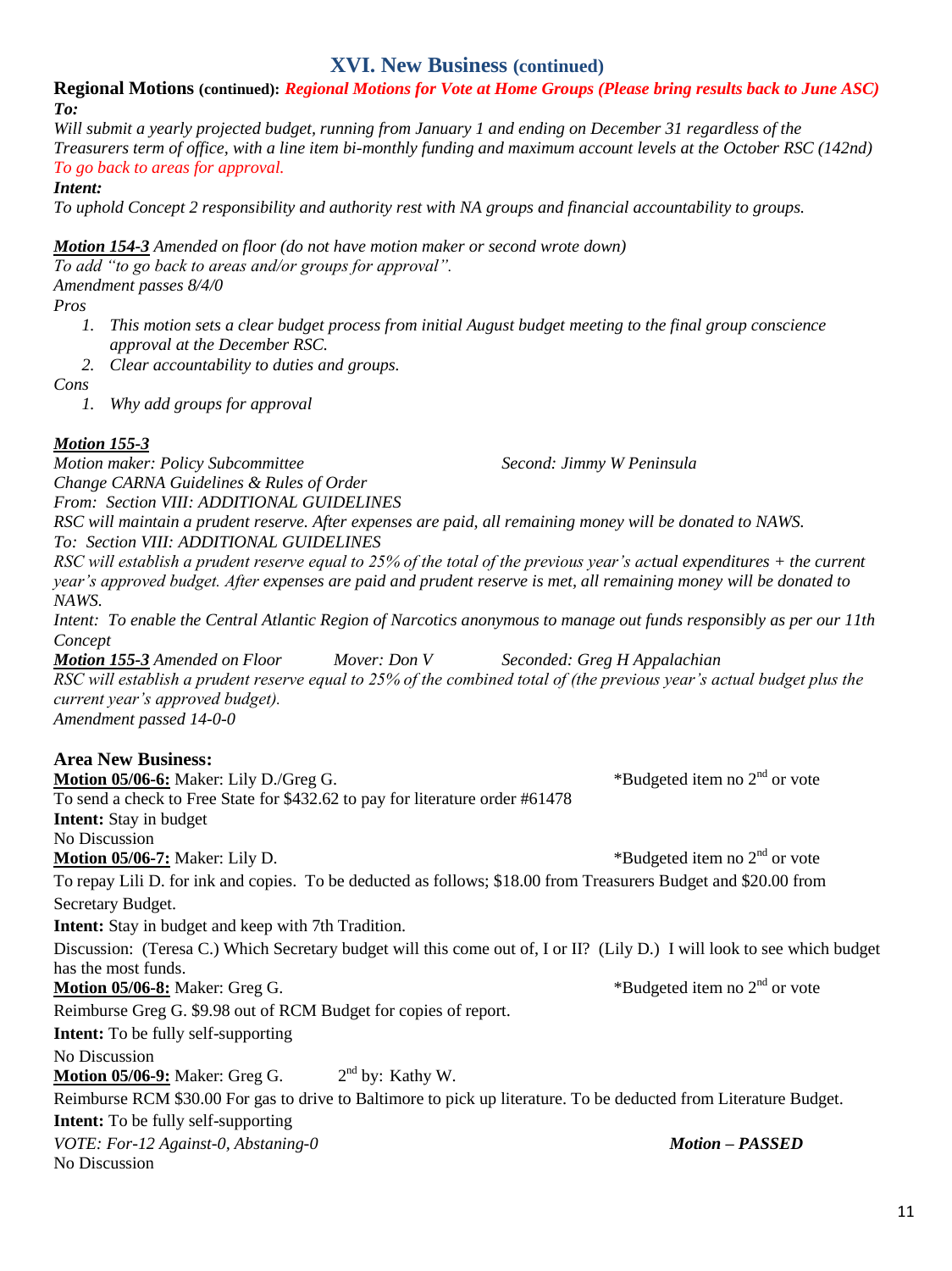# **Discussion about receipts and travel budget:**

*(Lili D.) – We should discuss coming up with a new budget for traveling. There are ways that other Areas do this through estimations with Map Quest and Govt. mileage rates.*

*(Greg G.) – I think that Govt. mileage rates that include wear and tear on vehicles is more money than we should charge the groups. I am happy to be reimbursement for the gas. My vehicle wear and tear is selfless service as this is part of the position I stepped up for.*

*(Rudolph C.) –I concerned with having pre-paid receipt added to the By-Laws.*

*(Lavita D.) – I need clarification on what is a pre-paid receipt.*

*(Lily D.) – The receipt does not have the gas price per gallon; it only has the total amount paid. You can go back in the store and get a refund. That is the difference. Is this clear? Does everyone understand this? (Body) – Yes*

*(Greg G.) – Lily is correct the receipt doesn't prove anything. I had asked for a receipt in the store and I was told I could get one based on that I paid for the receipt at the pump. My only argument is that I did go to the meeting and did use the gas regardless of when I paid for the gas.*

*(Rudolph C.) – Unfortunately sometimes there is not paper in the machine and you don't get a receipt. If we are going to accept pre-paid receipt we need to put it in the By-Laws.*

*(Lili D.) – Funds - Article 10 – Letter C.–* 'The committee will not accept repeated transgressions". *If it happens month after month.*

*(Steve S.) – We should do it by miles and the mileage of the car that is traveling.*

*(Rudolph C.) – Thank you for pointing it out, I am looking for a point of clarity as he did not lose the receipt. The By-Law need to include pre-paid receipts.*

*(Lili D.) – I agree and perhaps we do need to re-word when we re-write the By-Laws as it is more the spirit of law vs. the letter of the law.*

*(Greg G.) – This is pretty simple we just need to bring and turn in VALID receipts, it really isn't that hard. I disagree with predeim.*

*(Gary T.) – This money is coming out of his budget, it's not as if he just asks and get the funds, he has to keep an eye on his budget.*

*(Mark T.) – Please bring proposals back about this at next Area.*

# **XVII.Review of Group Status and Business**

*The Lie is Dead and Start Living have missed 3 ASC Meetings in a row. Outreach Chair, Stephanie B. will reach out to these groups and report back at next ASC meeting.*

# **XVIII. Open Sharing**

# **Discussion on location of RANA printer and Paper Working Day:**

(Lavita D.) – *Where is the printer? I am saying this because it feels as if we could have printed all the copies that we are reimbursing people for today.*

(Teresa C.) – *Yesterday I was contacted that Christopher was is was in the hospital, I did not have the time to go to the hospital and then his house to get the printer. I had the willingness to notify the Area Body and ask that you come prepared with printed copies. Greg and Mark were gracious enough to jump in and have copies of packets prepared for you guys today. He will be back with the printer for our next ASC meeting.* 

(Lavita D.) – *Do we have a place to store the printer so we can access or are we trying to get a place?*

(Mark T.) – *Not to my knowledge, it was just an emergency. He contacted me directly.*

(Lily D.) – *The past couple years or so and every Service Member has been invited to what we call Paper Working Day that we would get together and do all the printing before Area. Once we had the printer donated it became even bigger because people would come and have flyers printed for \$0.05 a copy, I just spent \$0.10 a copy today at Staples. So if we could get that a little more organized, we were doing in in the middle right after the minutes came out.* 

(Teresa C.) – *Christopher was organizing those and there was some complications with securing Starbucks the last few times. I have the willingness to attend Area, record, compile, write and send out the Minutes. As we have a Secretary II I do not have the willingness to organize and do the printing*

(Lily D.) – *Or anyone else that want to jump in and help.*

(Mark T.) – *We did it at Starbucks and the Library.*

**Motion 05/06-10:** Maker: Brandon H.

Motion to Close

(Teresa C.) –*When I send out the minutes if I know when, where, and time Paper Working Day is, I include that in the email with the minutes. I have even emailed the body the night before as a reminder and still no one other than Lily, Mark, Christopher and myself has come to Paper Working Day. Only takes an hour.*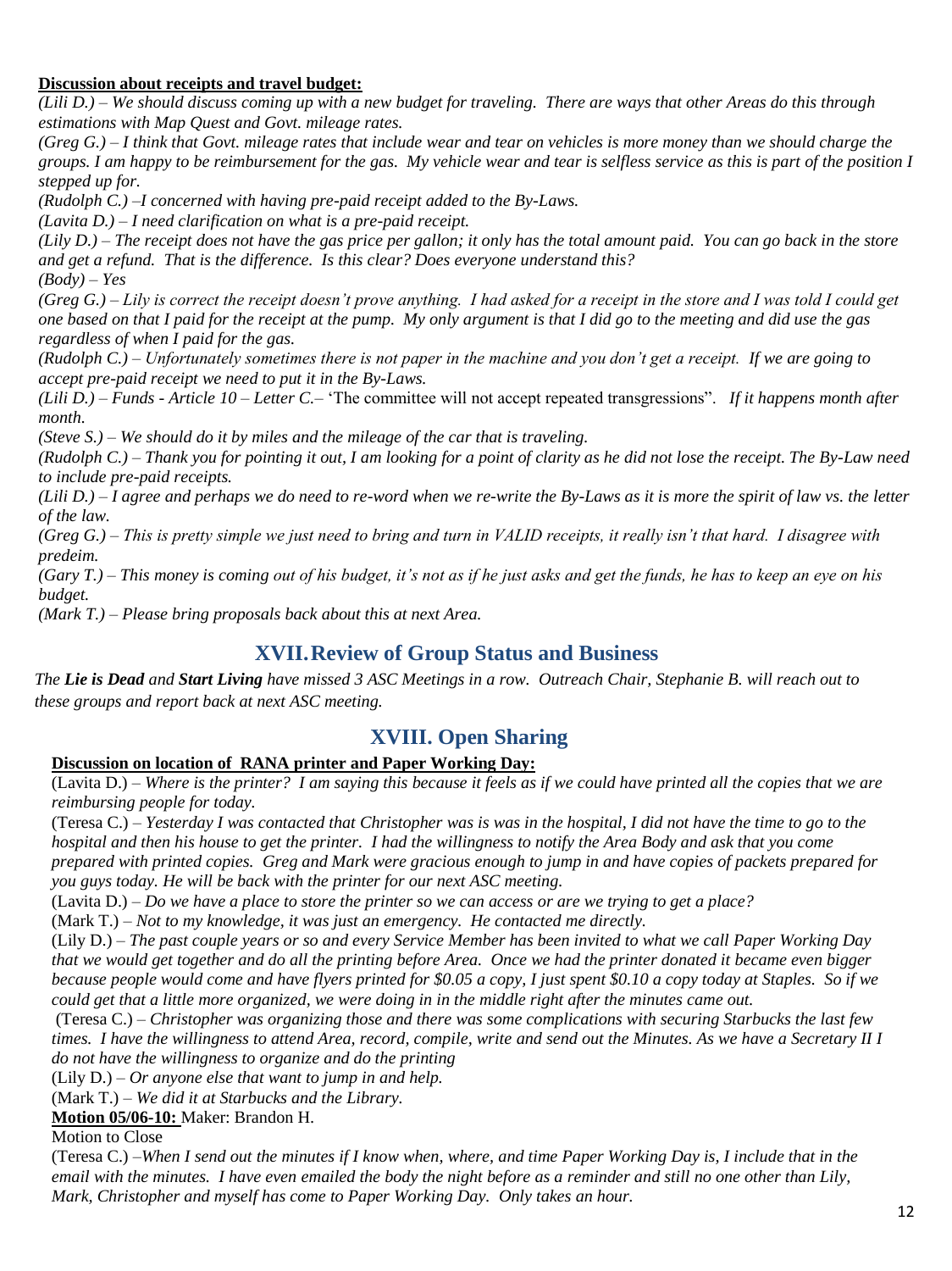(Greg G.) *– A GSR has a motion on the floor, we need to recognize that motion and ask for a second.* (Mark T.) *– Do we have a second for the Motion to close?* 

Motion 05/06-10: Maker: Brandon H. 2<sup>nd</sup> by Tommy

Motion to Close

(Mark T.) *– All in favor, opposed? Does everyone understand what is going on here? I apologize for not acknowledging that motion, Area goes until 6:30 and I didn't think we were finished with the Open Sharing Session.*

# **New Meeting:**

(Dawn R.) *On May 12 th, we are starting a Women Meeting at the Thurman Brisbane Center from 10 – 11am. Please announce at meetings.* 

(Rudolph C.) *– This is Open Sharing, correct?*

(Greg G.) *– Point of Information – There is a motion on the floor that has not been addressed. Before Open Sharing can continue the motion that has been seconded must be addressed. A vote must be taken by the GSRs to close Area. To continue in Open Sharing is out of order.*

(Mark T.) *– The motion is out of order as we are still in open sharing.*

(Greg G.)- *I appeal the decision on the chair.*

(Mark T.) *– Call to discuss on the motion to close and then a vote.*

(Brandon H.) *– I withdraw the motion.*

**Motion 05/06-10:** Maker: Brandon H. 2<sup>nd</sup> by Tommy

Motion to Close

\*Motion WITHDRAWN

#### **Discussion on Selfless Service, Fully Self-Supporting and be Reimbursed for Service:**

(Rudolph C.) *– If I volunteer my time to go somewhere on my own self will then I do not expect to be reimbursed from the Area for my service. Greg went out of selfless service to get our literature in Baltimore; I don't feel he needs to be reimbursed.*

(Brandon H.) – *I feel what Greg did; time alone is the selfless service. I think we as an Area should reimburse him for the gas as he gave his time and vehicle.*

(Greg G.) – *The Regional Delegates cost to go to WSC was over \$2,500. To elect someone in that capacity to serve they would have to have over \$3,000 on their own money to fulfill that commitment to go to California and participate. In NA we talk about service being available to everyone. Some do not have those kinds of funds. Personally I have sacrificed numerous times for this fellowship when I was able to. I currently am not able to. I cannot financially be the RCM without being reimbursed for the gas.*

(Rudolph C.) – *I am not taking about the Region as it is budgeted. I am talking about the gas for the trip to Baltimore for the Literature.*

(Mike D.) – *We are already voted on reimbursing him for the gas.*

(Mark T.) – *This was originally written as a budgeted expense and Greg did not feel comfortable with that so we called this to a vote.*

(Cleo J.) – *If we are Trusted Servants, what does this really mean?*

(Mark T.) – *We do have Trusted Servants, however we have guidelines. I do want to point out that in Greg's report he did outline all the details for the trip to Baltimore.*

(Cleo J.) – *Do we have packets or guidelines for new GSRs so we have a better understanding of our duties?*

(Mark T.) – *I understand and have been there, the only way I got an understanding was to keep coming. Personal recovery depends on NA unity.*

(Brandon) – *If there is no further discussion I would like to make a motion to close the meeting.*

# **XIX. Adjournment & Serenity Prayer**

**Motion 05/06-11:** Maker: Brandon H. 2 Motion to Close *VOTE: For=12, Against= 0, Abstain= 0 Motion – PASSED*

 $2<sup>nd</sup>$  By: Tommy  $*$ Procedural Vote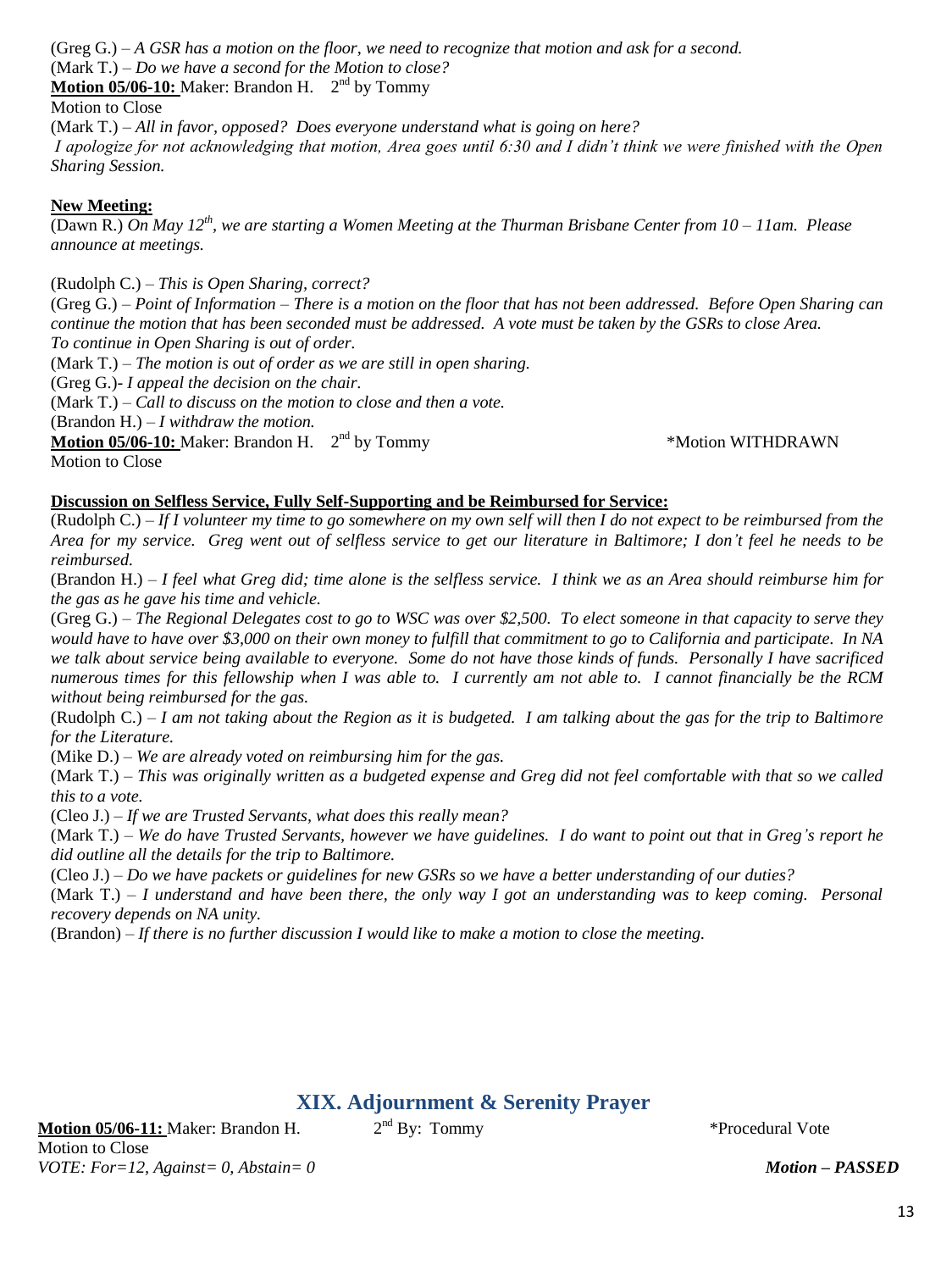# **Appendix A: Report of April 2012 Business given at May 2012 ASC**

Section IX. Treasurers Report, Page 3. \*Please see your Bylaws for Yearly Budget

| n Filo<br>п. | 21 |    |
|--------------|----|----|
|              |    | æ. |

Report of Apr 2012 Buriness given at MAY 2012 ASC.

report

| group donations                     |                |                      |                |                                                                    |                            | deposit                         |                                  |  |
|-------------------------------------|----------------|----------------------|----------------|--------------------------------------------------------------------|----------------------------|---------------------------------|----------------------------------|--|
| <b>Hood Projecting</b>              |                | $\pmb{\ast}$         | 10.00          | $\sim$ it is given                                                 |                            |                                 |                                  |  |
| Sel il ove                          |                | $\pmb{\ast}$         | 10.00          | <b>Long gain</b>                                                   |                            | 17.03<br>t                      | change                           |  |
| Whe's' auto to Live                 | a 1            | $\ddot{\phantom{a}}$ | 35.41          | <b>Lee equippe</b>                                                 |                            | $\mathbf{r}$<br>25.00           | Hoare tr                         |  |
| <b>LitteWisit</b>                   | $\mathbf{z}_n$ | $\ddot{\phantom{a}}$ | 12.00          | $m$ all $\ddot{\textbf{j}}$                                        |                            | Ť.<br>200.00                    | pla 10 anos                      |  |
| <b>Hope Piends</b>                  |                | $\pmb{\ast}$         | 8.52           | <b>Leaders AT</b>                                                  |                            | ŧ<br>80.00                      | 5r                               |  |
| <b>Pinal Surrender</b>              | 41             | ¢                    |                |                                                                    |                            | 220.00<br>t                     | l 10r                            |  |
| <b>Standing by Remaining</b>        | q1             | ś                    | 10.00          | alea <u>rgae</u>                                                   |                            | ś.<br>240.00                    | l 20r                            |  |
| ClearWorks                          | 41             | ś.                   | 36.00          | <b>Installation</b> Inspires                                       |                            | t<br>100.00                     | 50r                              |  |
| The Lie is Dead                     |                | $\ddot{\phantom{a}}$ |                |                                                                    |                            | t                               | 100,                             |  |
| Start Lining                        |                | $\bullet$            | $\blacksquare$ |                                                                    |                            | 882.03<br>$\bullet$             | a an bhallal                     |  |
| <b>Perchanters Poolse</b>           | $\blacksquare$ | $\ddot{\phantom{a}}$ | 17.30          | with a still                                                       |                            |                                 |                                  |  |
| <b>Han Up to Resource</b>           | q4             | $\ddot{\phantom{a}}$ | $\blacksquare$ | alengae.                                                           |                            | $\pmb{\cdot}$<br>$\blacksquare$ | a ke a k                         |  |
| <b>Hew Peginning</b>                | $1$            | $\ddot{\phantom{a}}$ | 100.00         | auru Lynnyd                                                        |                            |                                 |                                  |  |
| <b>Clean b Second</b>               | $\blacksquare$ | $\ddot{\phantom{a}}$ |                |                                                                    |                            | tatal: \$                       | \$\$2.03                         |  |
| <b>Prinary Perpear</b>              |                | $\hat{\bm{r}}$       | 25.00          | <b>Jokkie</b>                                                      |                            |                                 |                                  |  |
| Exp., Steerall & Hope               | $\blacksquare$ | $\mathbf{r}$         | 20.00          | kathy ar                                                           |                            |                                 |                                  |  |
|                                     |                |                      |                |                                                                    |                            | lit deparit worksheet           |                                  |  |
|                                     |                |                      |                |                                                                    |                            | ŧ                               | 13.30   changel                  |  |
| income                              |                |                      |                | Carter Bank & Trust                                                |                            | 1                               | 32.00 Hours tr                   |  |
| graup tatal                         |                | $\ddagger$           | 284.23         | <b>Automobile Editor</b>                                           |                            | $\pmb{\dot{r}}$                 | 100.00 $\frac{1}{2}$ kg 100 anos |  |
| literature                          |                | $\ddot{\phantom{a}}$ | 375.30         | THAT IS YOUR REPORT.                                               |                            | $\bullet$<br>40.00              | l Sri                            |  |
| <b>Tth trad</b>                     |                | $\pmb{\ast}$         | 7.60           | THE DEPOSITS EVOLVOLED BY THIS<br>ECONOMIC ARE PROVIDED IN , UNTIL |                            | 30.00<br>$\pmb{\cdot}$          | l 10r                            |  |
| roturned\$?                         |                | $\ddagger$           | 214.90         | THEY INSOME FIVE, AS PROVIDED<br>IN THE UNIFORM COMMERCIAL         |                            | $\pmb{\ast}$<br>160.00          | $\overline{20r}$                 |  |
| tatal:                              |                | $\hat{\mathbf{r}}$   | 882.03         | COURS.                                                             |                            | ś<br>$\blacksquare$             | 50r                              |  |
|                                     |                |                      |                | — KANA                                                             |                            | \$<br>$\blacksquare$            | check                            |  |
| expenses                            |                |                      |                | 15697009901                                                        |                            | ¢.<br>375.30                    | tatal                            |  |
| si 1872 ferentate                   |                | $\pmb{\ast}$         | 314.68         | $-889.03$                                                          |                            |                                 |                                  |  |
| d 1873 RCM batela                   |                | $\ddot{\phantom{a}}$ | 650.00         |                                                                    |                            |                                 |                                  |  |
| d 1874 en a gun                     |                | Ŧ                    | 58.00          |                                                                    |                            |                                 |                                  |  |
|                                     |                | $\ddot{\phantom{a}}$ | $\blacksquare$ |                                                                    |                            | <b>CHECKPOOK</b>                |                                  |  |
|                                     |                | $\ddot{\phantom{a}}$ |                |                                                                    |                            | <b>Beginning balance:</b>       | 3,374.66<br>t                    |  |
| tatal:                              |                | ś.                   | 1.022.68       | THANK FOR ARM BAARING<br><b>BUSINESS</b>                           |                            | <b>Total Income:</b>            | \$\$2.03<br>Ť.                   |  |
|                                     |                |                      |                |                                                                    | $\mathcal{H}_{\mathrm{H}}$ | <b>Total Expense:</b>           | \$(1,022.68)                     |  |
|                                     |                |                      |                |                                                                    |                            | add void ch 1061                | 109.45<br>Ť.                     |  |
|                                     |                |                      |                |                                                                    |                            | <b>New Balance:</b>             | \$3,343.46                       |  |
|                                     |                |                      |                |                                                                    |                            |                                 |                                  |  |
| Expecting:                          |                |                      |                |                                                                    |                            |                                 |                                  |  |
| acct from rcm                       |                |                      |                |                                                                    |                            |                                 |                                  |  |
| budget balances from all sub chairs |                |                      |                |                                                                    |                            |                                 |                                  |  |
|                                     |                |                      |                |                                                                    |                            |                                 |                                  |  |
|                                     |                |                      |                |                                                                    |                            |                                 |                                  |  |
|                                     |                |                      |                |                                                                    |                            |                                 |                                  |  |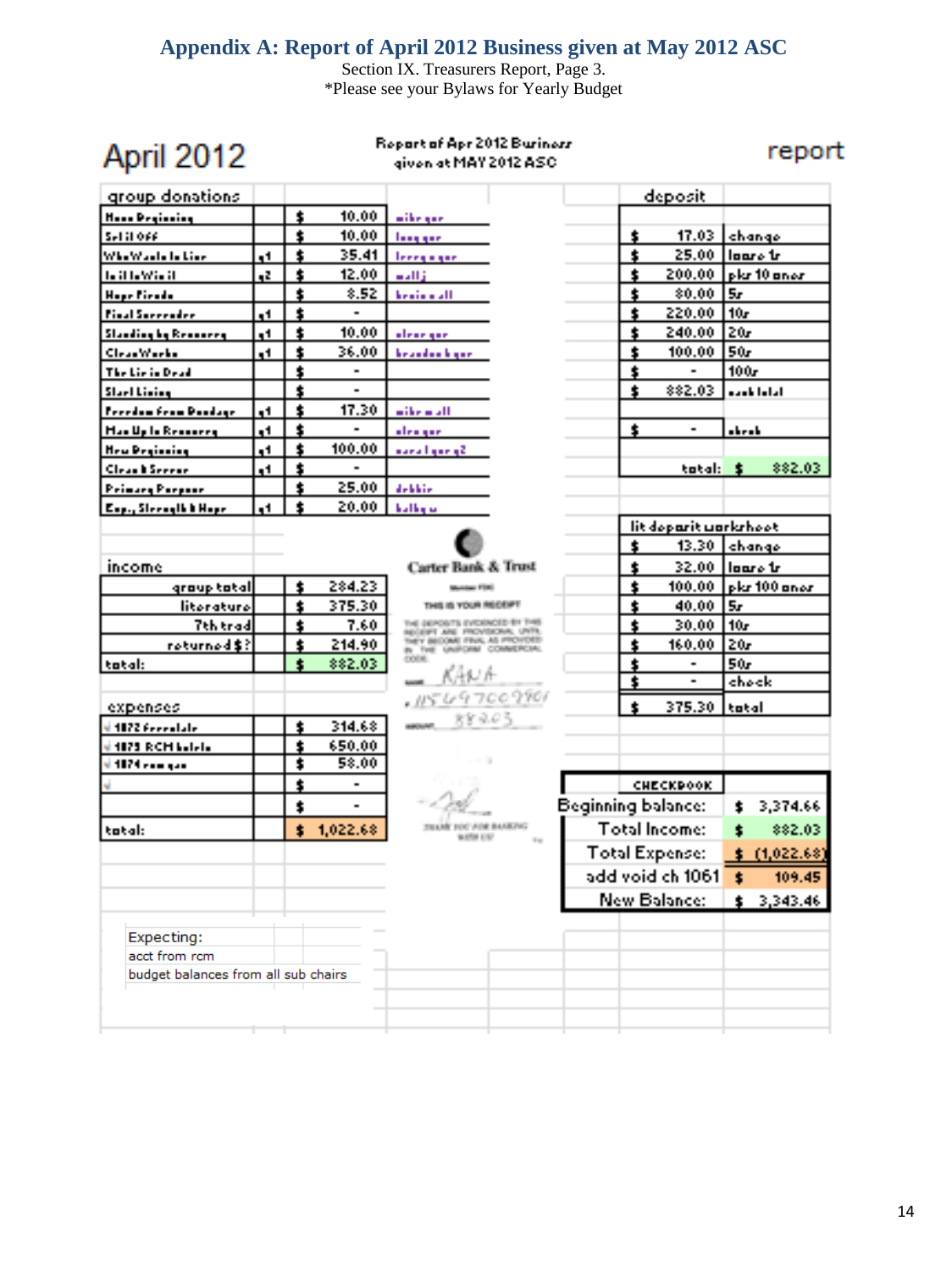# **Appendix B:** *RANA RCM Report for 155th RSC in Virginia Beach VA on 4-21-12* Section X. RCM I Report, Page 4

*Dear Members of the Central Atlantic Regional Service Committee, 4-21-12*

*My name is Greg G. and I am the newly elected RCM for the Rappahannock Area. I would also like to Introduce Rudolph C., the newly elected RCM II for the Rappahannock Area. We would both like to take a moment and thank Antoinette B. for her service to our Area. We hope to represent our Area with the same passion and dedication as she did. We are excited to be a part of this committee and its ongoing quest in fulfilling its purpose and ultimately strengthening all of us to carry out our primary purpose, to carry the message to the addict that still suffers. On a personal note, I am very grateful to be home and once again serving the RANA Area and the Central Atlantic Region.*

*The Rappahannock Area is comprised of 30 weekly meetings, represented by 16 home groups, with 12 GSR's attending*  last month's ASC meeting on April 1, 2012. We have maintained 20 or so meetings for a long period of time and the *recent inclusion of two new groups in Bowling Green VA has pushed us to 30. The Noon Beginnings group meets every day from 12 to 1 at 103 County St. Bowling Green VA. Final Surrender meets Tuesday through Friday from 7 to 8 at the same location. We have a great success story regarding our Saturday Noon and Sunday Noon meeting. Both groups were struggling with no trusted servants and very little attendance. Through the commitment of one specific member, the doors stayed opened both days for years. Something happened and other members started announcing the meetings as being on the brink of shutting down. Members started to attend and pitch in. Trusted servants stepped up and they decided to combine both groups into one, to pool their resources. The group is flourishing with all service positions filled and regular attendance both days of around 10 to 15 members. The meeting is called the Primary Purpose group and it meets Saturday and Sunday at noon at Snowden Mental Health Center, 1200 Sam Perry Blvd. Fredericksburg VA. If you are in the area, stop by and hear a clear NA message. Several meetings in our Area have attendance reaching 60+ a week. Monday Night, In it to Win it; Wednesday Night Clean Worx; and Friday Night Who wants to Live. Our regular noon meeting Monday through Friday has daily attendance in excess of 40 people. Other meetings are struggling though with low attendance; Tuesday Night Hope Fiends; Thursday Night Freedom from Bondage and Friday late Night Clean and Serene.* 

*The Monday Night, In it to Win It, group is hosting a Spring Fling on May 14th from 4 to 9 at 1019 Princess Anne St. Fredericksburg VA. There will be a talent show along with speakers and food and it will also be a double celebration for 2 home group members, Kim K and Gena P., both celebrating 3 years.*

*The RCM team conducted a GSR workshop for all the GSR's in the area on the 24th of March. There were 17 people there and we feel it was a successful event. We have purchased four hotel rooms for 9 GSR's from our area. They will be attending the GSR Assembly tomorrow. There were a lot of people who pitched in to assist less experienced members in understanding the Conference Agenda Report so they could have a true group conscience vote. I am personally very proud of my area and how we have all worked extremely hard these last couple months to include everyone and have our voice heard at the GSR Assembly. The next task for the RANA RCM team is to assist in strengthening our home groups so they can provide a better atmosphere of recovery and subsequently fulfill their primary purpose to the best of their ability. We will be working on a series of workshops and training and mentoring ideas to encourage participation.* 

*The RANA ASC is very strong with all positions filled. We have a balance of \$3,374.66 as of 4-1-11. All bills are paid up to date and budget line items are currently funded. The RANA ASC meets the first Sunday of every month from 4 to 6:30 at Fairview Baptist Church at 900 Charlotte St. in Fredericksburg VA. We have a budget line item for a yearly donation to the Region in the amount of \$280.00 and a yearly donation to World in the amount of \$120. I do not know when this money is paid out but I know it is not today. We have no donation today but I will find out when this donation is to occur.*

*In the last two months we have filled several positions. You know about Rudy and I were elected as RCM I and RCM II. We elected a new secretary, Teresa C., a transfer from Florida. She has already reformatted our ASC minutes to a template from her former area in Florida. It is a vast improvement! Gary T. was elected as our new VRCC Director and Stephanie B. was elected as Outreach Chair.*